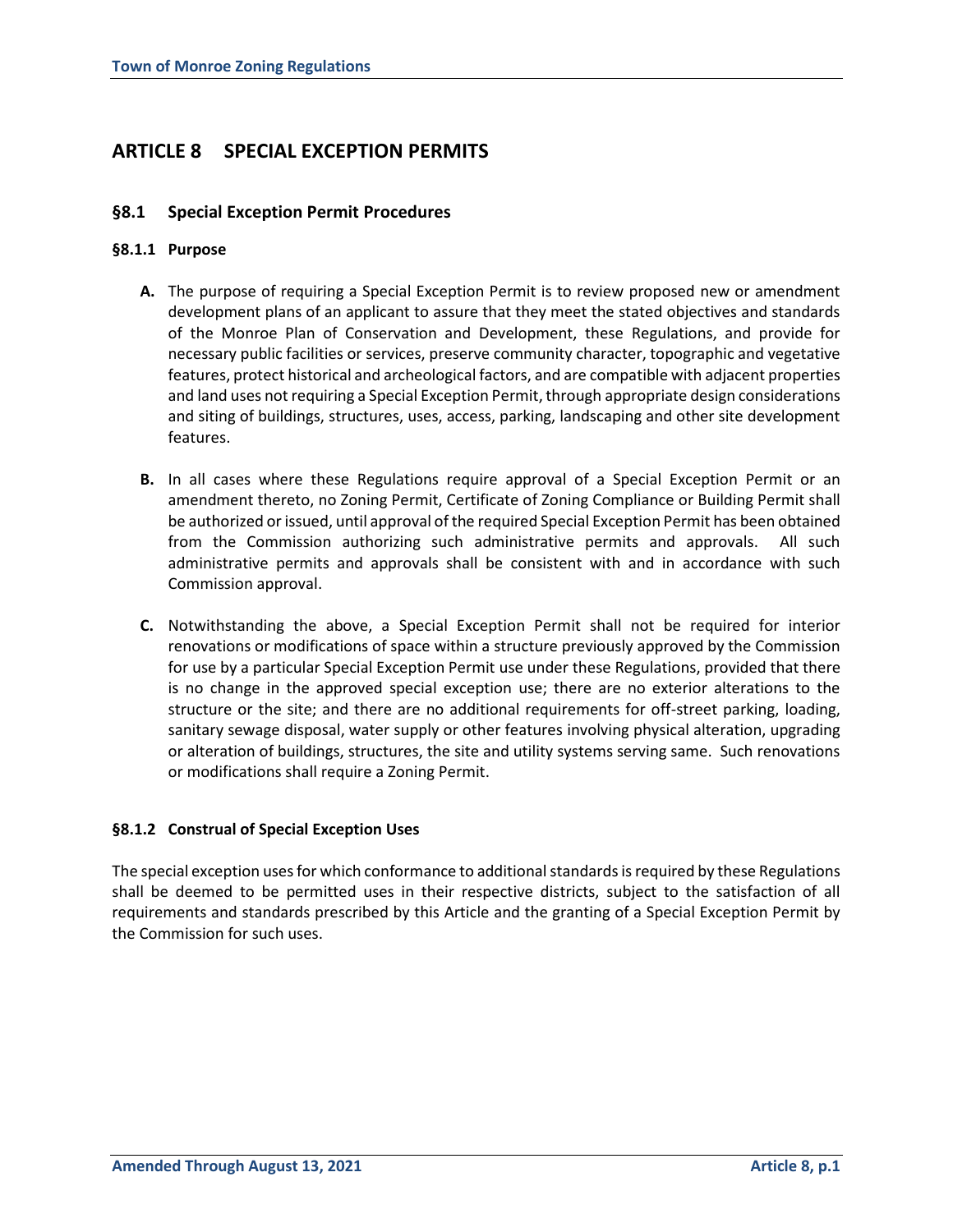#### **§8.1.3 Application Requirements**

- **A.** Applications for a Special Exception Permit shall be in a form prescribed by the Commission together with a fee in accordance with Article 9 of these Regulations and other application materials as required in these Regulations. The application shall be signed by the applicant, and if the project is proposed by an applicant other than the owner of the property, the application shall also be signed by the owner or accompanied by a notarized letter authorizing the applicant and application as proposed.
- **B.** For a Special Exception Permit application involving an activity regulated pursuant to Connecticut General Statutes §22a-36 to §22a-45, inclusive, the applicant shall submit an application for a permit to the Inland Wetlands Commission no later than the day such application is filed with the Commission. The applicant shall provide documentation of said filing. The Commission shall not render a decision on the application until the Inland Wetlands Commission has submitted to it a report in accordance with the standards of the Connecticut General Statutes, as amended, which report shall be given due consideration by the Commission in making its decision.
- **C.** For a Special Exception Permit application involving lands within a public watershed area, the applicant shall submit notice to the public water authority and State Commissioner of Public Health in accordance with the standards set forth in Connecticut General Statutes §8-3i, as amended, no later than seven (7) days from the date such application is filed with the Commission. The applicant shall provide documentation of said noticing.
- **D.** An application for a Special Exception Permit shall be accompanied by the following additional supporting materials, in a quantity as determined by the Planning and Zoning Department:
	- (1) Special Exception Permit Site Plans. All plans shall be consistent with the requirements for Site Plan as set forth in Article 7 of these Regulations.
	- (2) Project narrative. A project narrative shall be provided describing the existing and proposed site conditions and uses, including details describing how each of the Special Exception Permit general standards and supplemental standards of these Regulations will be complied with by the proposed action. The project narrative shall also detail the proposed action's consistency with the Monroe Plan of Conservation and Development. The applicant shall bear the burden of demonstrating that any applicable Special Exception Permit standards in these Regulations are addressed. Project specific analyses and reports prepared by qualified professionals may be required, the scope of which shall be subject to prior Commission review and acceptance.
	- (3) Agency Approvals. The applicant shall provide a list of all local, regional, State and Federal agency or department permits and approvals required to implement the proposed action, as well as any applicable requirements thereof affecting the design, site layout, construction or other aspect of the proposed action. The securing of such agency approvals may be required as a prerequisite to Commission endorsement of any final plans for an approved Special Exception Permit application.
	- (4) The Commission may require the submission of additional information as deemed necessary to make a reasonable review of the application.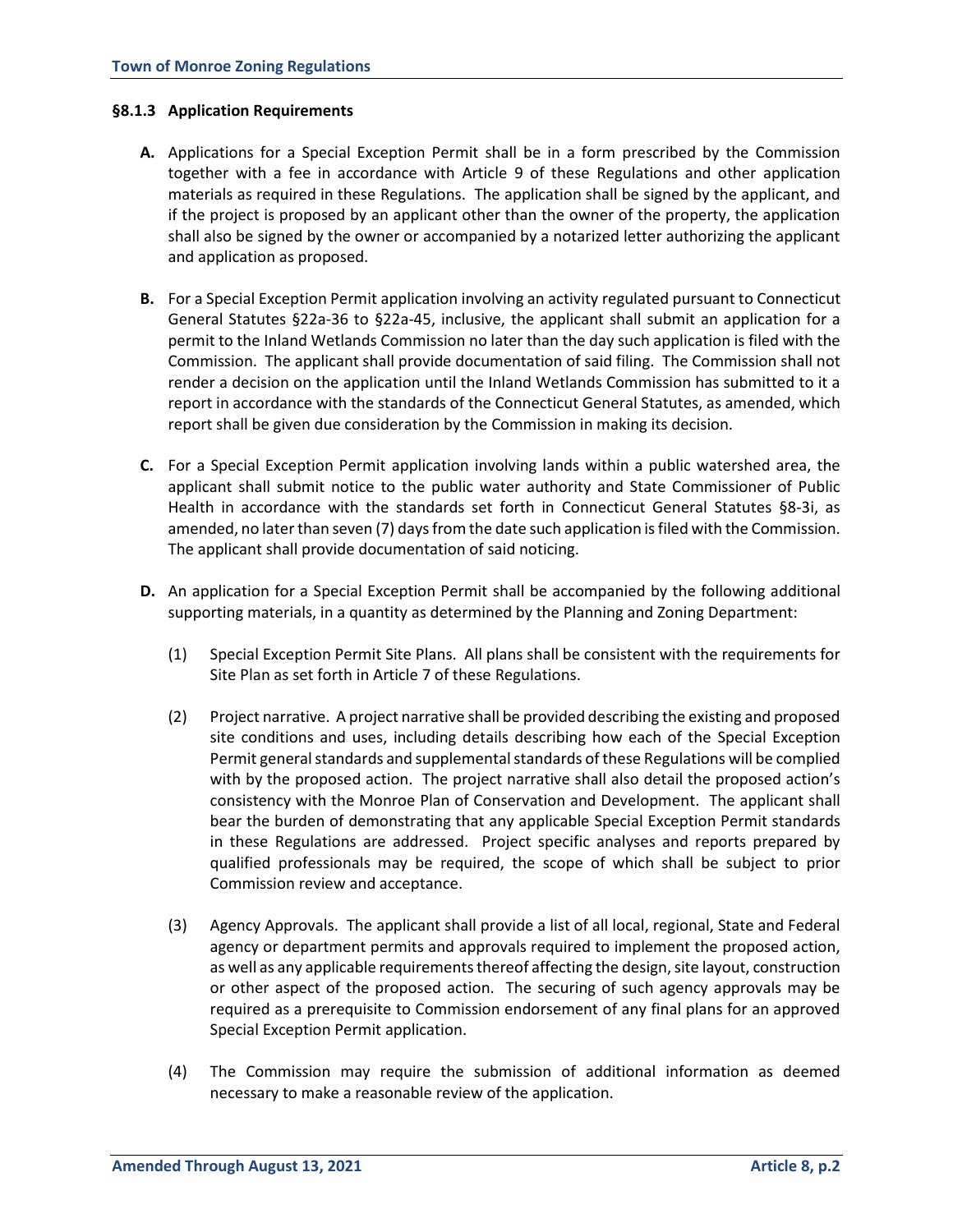- (5) The applicant shall also submit application documents in an electronic format in accordance with Planning and Zoning Department requirements and specifications.
- **E.** An incomplete Special Exception Permit application may be deemed as reason for denial of said application.

#### **§8.1.4 Public Hearing and Notification**

- **A.** A public hearing shall be required for a Special Exception Permit. Such hearing shall commence within sixty-five (65) days from receipt of a complete application and shall be completed within thirty-five (35) days after such hearing commences, except as otherwise may be required or permitted in accordance with the Connecticut General Statutes, as amended. An applicant may also agree to an extension of one or more of these time periods not to exceed a cumulative maximum of an additional sixty-five (65) days. All decisions shall be rendered not later than sixtyfive (65) days after the close of the public hearing.
- **B.** Notice of the public hearing shall be published in a newspaper having a general circulation in the Town of Monroe at least twice, at intervals of not less than two (2) days, the first not more than fifteen (15) days or less than ten (10) days and the last not less than two (2) days before the date set for the public hearing.
- **C.** An applicant shall send a copy of the notice of public hearing, as provided by the Planning and Zoning Department, to all property owners within one-hundred (100) feet. Such notice shall be sent by certified mail, return receipt requested not later than ten (10) days before the public hearing to be held in relation thereto. A copy of the associated Certified Mail Receipts shall be provided to the Planning and Zoning Department prior to or at the commencement of the public hearing.

#### **§8.1.5 Determination of Commission**

- **A.** Following the required public hearing, the Commission shall approve, disapprove, or approve with modifications the proposed Special Exception Permit application.
- **B.** The Commission shall not approve any application for Special Exception Permit for any property on which there exists a zoning violation, unless such Special Exception Permit application will remedy such violation.
- **C.** In approving a Special Exception Permit, the Commission shall determine:
	- (1) That the application, including all accompanying site plans and associated site development information, data and application documentation, is in conformance with the applicable provisions of these Regulations.
	- (2) That the proposed use will be in harmony with the purposes and intent of these Regulations, and will function and exist in harmony with the surrounding area and adjacent land uses.
	- (3) That the proposed use will not adversely affect the health, safety, convenience and property values of the public in general and of the residents of the neighborhood in particular.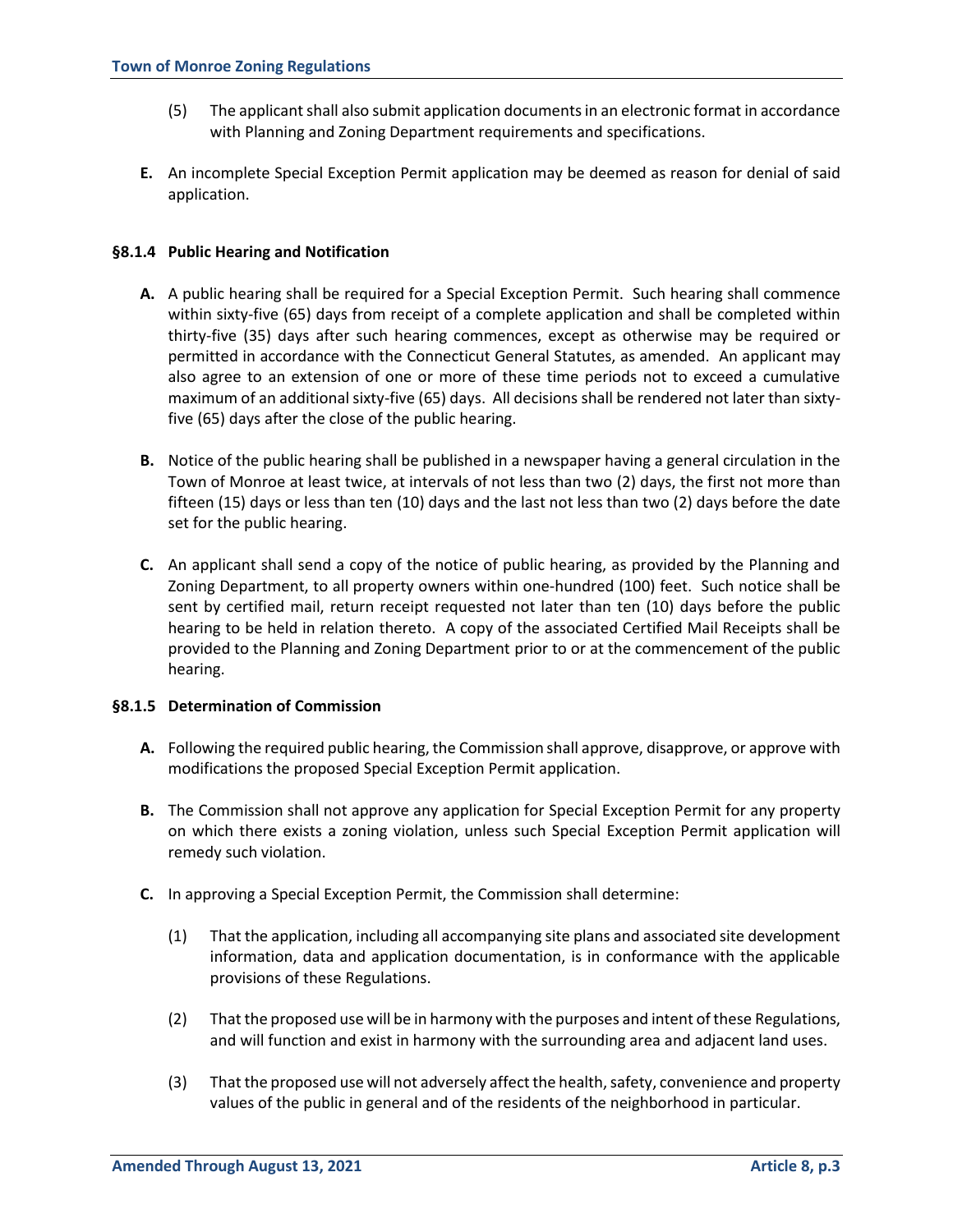- (4) That the general standards and supplemental standards for specific uses enumerated in §8.2 of these Regulations, as applicable, are satisfactorily met.
- **D.** Approval of a Special Exception Permit shall be applicable only for the use so specified in the application. Any proposed change in use to a different use or a different Special Exception Permit use shall require submission for approval of a new application subject to all of the requirements and procedures specified herein. A Special Exception Permit may also be amended or modified in a like manner, except that an amendment or modification found to be of a minor nature or which does not materially alter the Special Exception Permit, as determined by the Commission, may be authorized with Commission review and approval only without the need for a public hearing.
- **E.** Due to the variety and peculiarities of each Special Exception Permit use, the Commission may impose conditions and restrictions to any such use which in its judgment are required to protect adjacent uses and the neighborhood in general including a limitation on hours of operation. The Commission may stipulate such modifications and/or conditions as are reasonable and necessary to protect or promote: public health, safety or welfare; property values; the environment; sound planning and zoning principles; improved land use, site planning and land development; or to achieve a better overall neighborhood compatibility.
- **F.** When the Commission approves a Special Exception Permit with modifications and/or conditions, each and all of said modifications and/or conditions shall be an integral part of the Commission's decision. Any modification, condition or safeguard attached to the approval of a Special Exception Permit shall remain with the property as long as the Special Exception Permit use is still in operation, and shall continue in force and effect regardless of any change in ownership of the property. Should any of the modifications and/or conditions on appeal from such decision be found to be void or of no legal effect, then the conditional approval is likewise void. An applicant may reapply with another application for review.
- **G.** A notice of decision shall be completed in accordance with the requirements set forth in the Connecticut General Statutes, as amended.
- **H.** As a condition of all Special Exception Permits, right of entry for inspection with reasonable notice shall be provided for to determine compliance with the conditions of said permit.

## **§8.1.6 Endorsement of Approved Final Plans**

- A. An approved Special Exception Permit shall become effective upon the endorsement of final plans and the filing of a copy thereof in the Monroe Land Records.
- **B.** Following approval of an application for Special Exception Permit by the Commission, the applicant shall submit final plans in accordance with said approval for endorsement by the Commission Chair. The applicant shall also be required to record an original copy of Special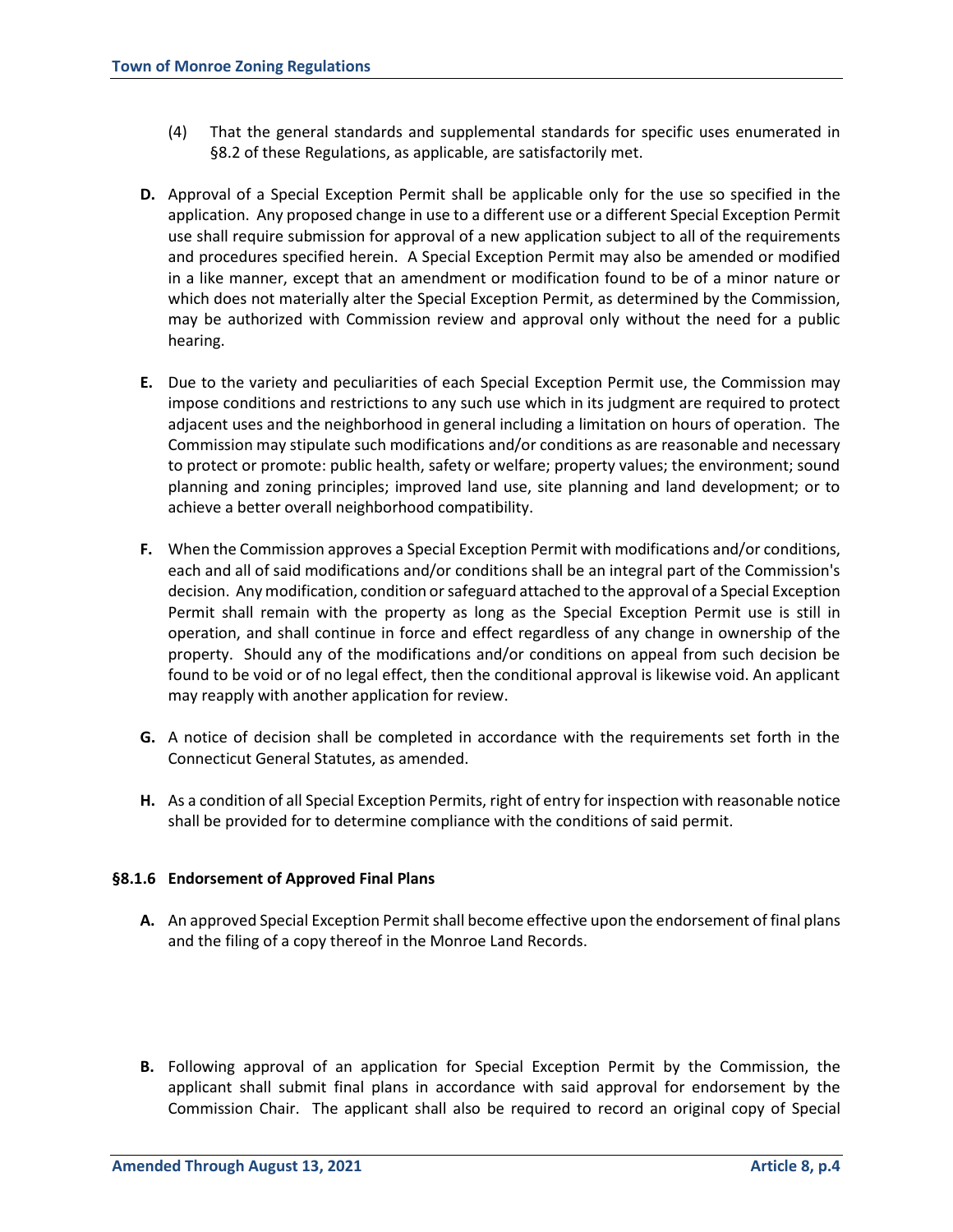Exception Permit approval document in the Monroe Land Records, which copy shall be provided by the Planning and Zoning Department in accordance with the Commission's approval of the Special Exception Permit.

- **C.** Commission approval of an application shall expire unless any and all requirements and conditions of approval have been met and final plans have been submitted for signature by the Commission Chair within one-hundred-eighty (180) days of the date of adoption of the Commission's Resolution of approval.
- **D.** A request for an extension of time to obtain endorsement of final plans shall be made in writing to the Commission a minimum of forty-five (45) days prior to the expiration of said approval. The Commission may grant one (1) or more extensions not to exceed an additional ninety (90) days or less each, provided there are unusual or extenuating circumstances that warrant such extension.

## **§8.1.7 Expiration; Time to Complete Project Improvements**

- **A.** Failure to strictly adhere to terms, conditions, modifications, safeguards, documents and final plans as approved by the Commission shall be a violation of these Regulations subject to the revoking of an approved Special Exception Permit.
- **B.** Construction and consideration of a Certificate of Zoning Compliance or Certificate of Occupancy/Completion associated with a Special Exception Permit shall follow the same procedures and standards as set forth in §7.4.2 of these Regulations.
- **C.** Failure to complete all work within the period of approval, including any extension as may be granted, if any, shall result in an automatic expiration of the approval of a Special Exception Permit. An expired Special Exception Permit for any reason shall be considered null and void.
- **D.** The approval of any Special Exception Permit shall expire unless all approved improvements associated with such Special Exception Permit have been completed within five (5) years of the date of such approval, as evidenced by the issuance of a permanent Certificate of Zoning Compliance and Certificate of Occupancy/Completion.

## **§8.1.8 Extension to Complete Project Improvements**

- **A.** The Commission may grant one or more extensions of the time to complete all or part of the work in connection with an approved Special Exception Permit, provided the specific circumstances thereof warrant an extension and provided that the total time for completion shall not exceed ten (10) years from the original date of such approval.
- **B.** Any request for an extension shall be submitted to the Commission in writing in a timely manner prior to the date of expiration (recommended forty-five (45) days in advance of expiration) in order to provide the Commission sufficient time to review and act at a regularly scheduled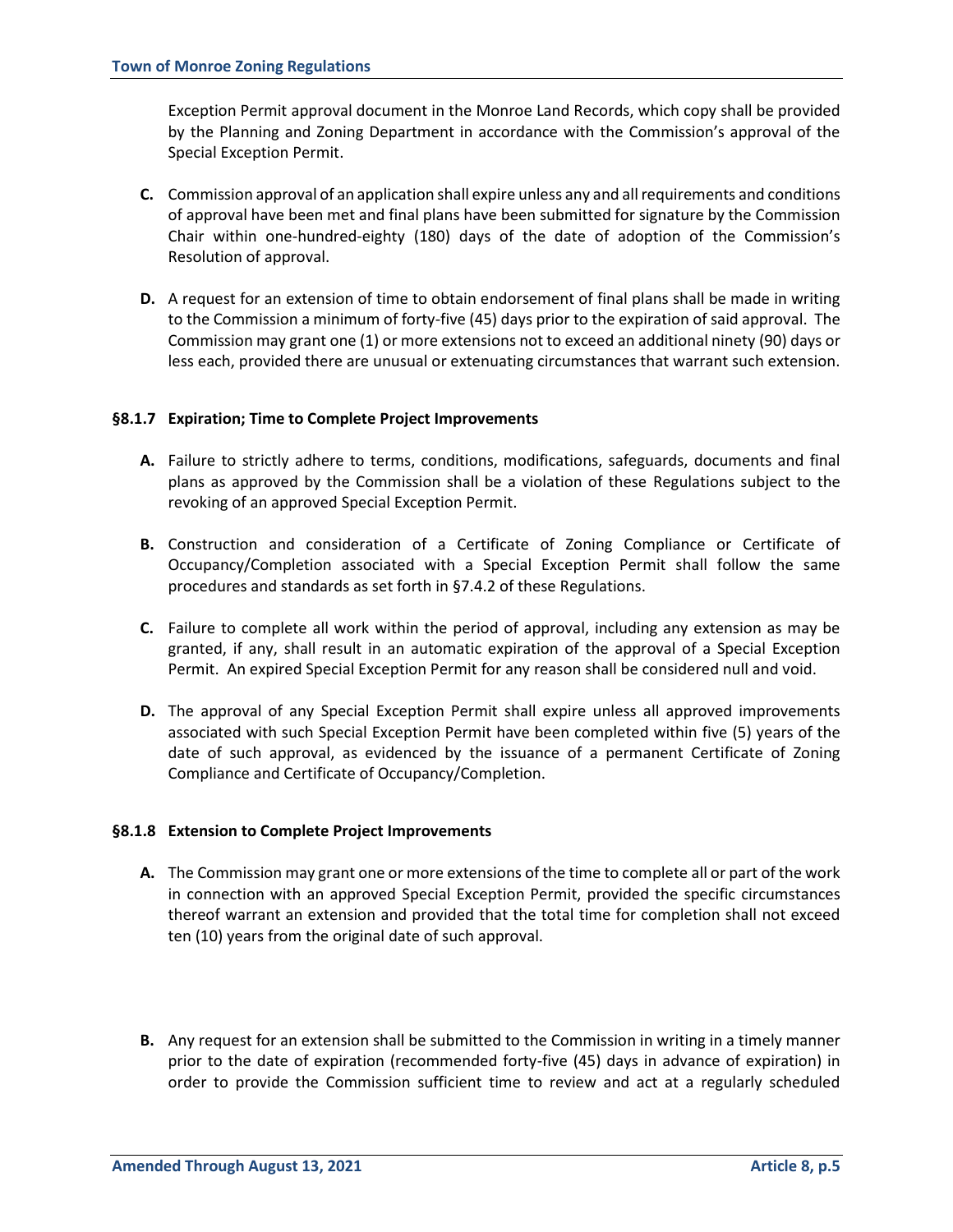meeting. Such request shall state the reasons and circumstances for the requested extension. In considering any such request, the Commission may require a public hearing.

**C.** The Commission may condition the approval of an extension on, among other things, a determination of the adequacy of the amount of the bond or other surety furnished in accordance with these Regulations.

## **§8.2 Standards for Special Exception Permit Uses**

#### **§8.2.1 Construal of Standards**

All Special Exception Permit uses are declared to possess characteristics of such unique and distinct form that each specific use shall be considered an individual case which shall be required to meet, in addition to all other applicable requirements of these Regulations, the general standards specified in §8.2.2 of these Regulations and any supplemental standards for such specific use specified in §8.2.3 of these Regulations, which standards collectively shall be the minimum conditions for approval of such use.

## **§8.2.2 General Standards**

Prior to approving a Special Exception Permit, the Planning Board shall determine the conformity of such Special Exception Permit use and the proposed development thereof with the applicable conditions and standards as set forth in these Regulations. The general standards for Special Exception Permit approval are as follows:

- **A.** That the location and size of the use, the nature and intensity of the operations and traffic involved in or conducted in connection with it, the size of the site in relation to it and the location of the site with respect to the type, arrangement and capacity of streets giving access to it and the hours of operation are such that the proposed use will be in harmony with the appropriate and orderly development of the district in which it is located.
- **B.** The proposed use is consistent with the Plan of Conservation and Development.
- **C.** That the location, nature and height of buildings and the nature and extent of the landscaping and screening on the site, as existing or proposed, are such that the use will not hinder or discourage the appropriate development and use of adjacent land and buildings.
- **D.** That the operations of the proposed use will not be objectionable by reason of noise, fumes, smoke, dust, vibration, glare, intensity or flashing of lights.
- **E.** That safe, sanitary sewage disposal will be provided by means of a public sewer line, treatment plant or subsurface sewage disposal system subject to approval by state and/or local authorities.
- **F.** That the parking areas to be provided will be of adequate capacity for the particular use, properly located and suitably screened from adjoining residential uses and abutting properties; and that the entrance and exit drives shall be laid out so as to achieve maximum safety and acceptable level of service.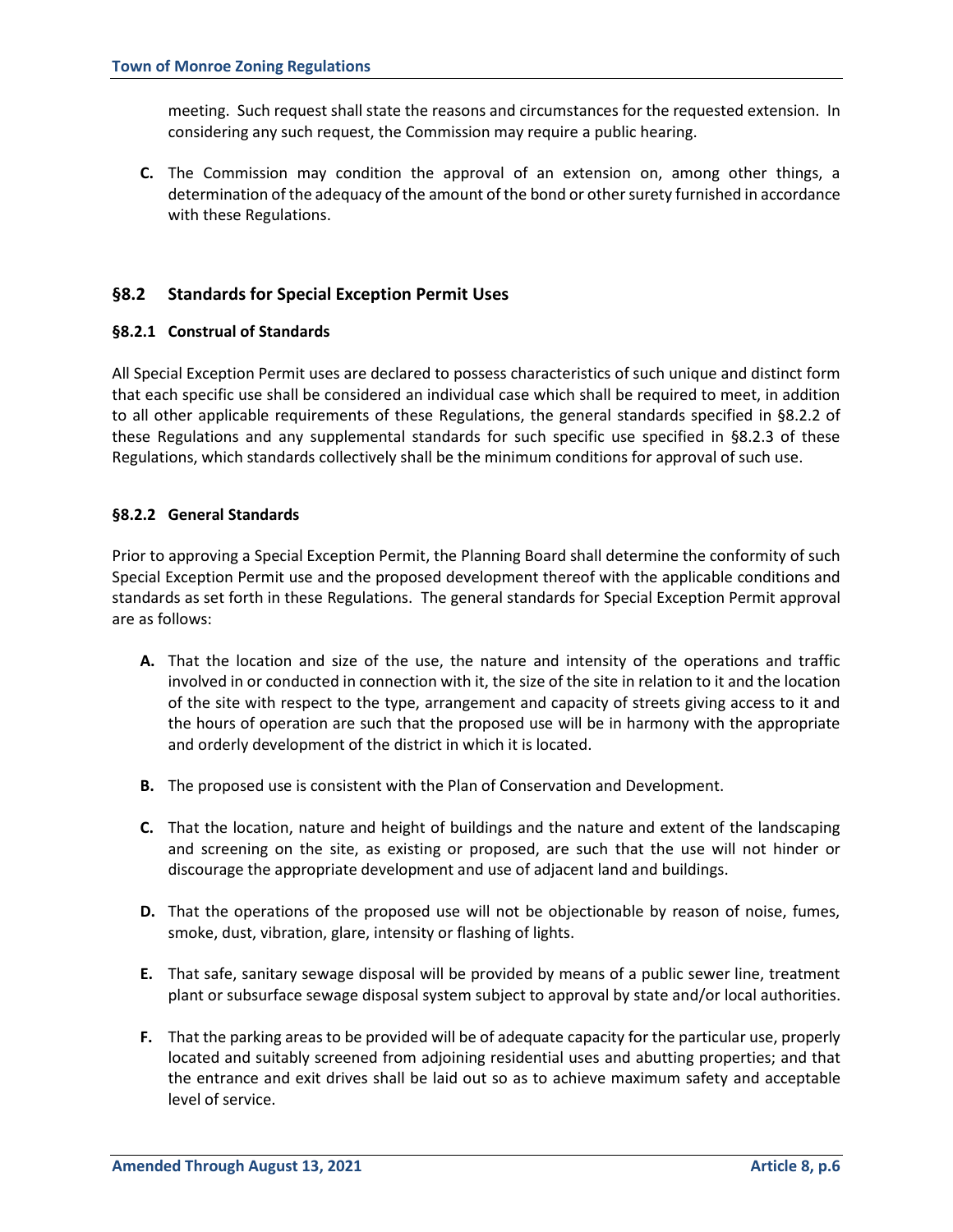- **G.** That the comments and recommendations of town staff and consultants, as well as other involved commissions, boards, committees and agencies have been duly considered.
- **H.** That, where applicable, verification of all approvals of other governmental agencies, commissions or boards have been secured by the applicant, as evidenced by certification by such agencies, commissions or boards.
- **I.** That the proposed use will not require such additional public facilities or services or create such fiscal burdens upon the Town greater than those which characterize uses which do not require a Special Exception Permit.

#### **§8.2.3 Supplemental Standards**

A Special Exception Permit use shall conform to the individual supplemental standards and requirements below, where applicable, in addition to the general standards set forth above and all other regulations for the zoning district in which the Special Exception Permit use is located. In all cases, whichever regulations are more restrictive shall apply.

## **A. Group Residences for More than Six (6) Persons, pursuant to State of Connecticut General Statutes, Chapter 124, Section 8-3e, and Safe Homes Licensed by the State of Connecticut**

- (1) No such community residence or child-care residential facility shall be established within one-thousand (1,000) feet of any other such community residence or child-care residential facility without Zoning Board of Appeals approval.
- (2) All off-street parking shall be to the rear of the principal residence building or in garages.
- (3) All refuse containment shall be screened with durable decorative fencing and landscaping.
- (4) No exterior storage dissimilar to that of a single-family residence shall be permitted.
- (5) The architectural style, bulk and roof design shall be compatible and consistent with singlefamily residential development and the single-family residences in the surrounding neighborhood.
- (6) Screening, buffers and site landscaping shall be provided as deemed appropriate and acceptable to the Commission.

#### **B. Riding Academy, Barns and Stables for Boarding as a Business Use**

(1) Shall be located on a lot of at least five (5) acres in area.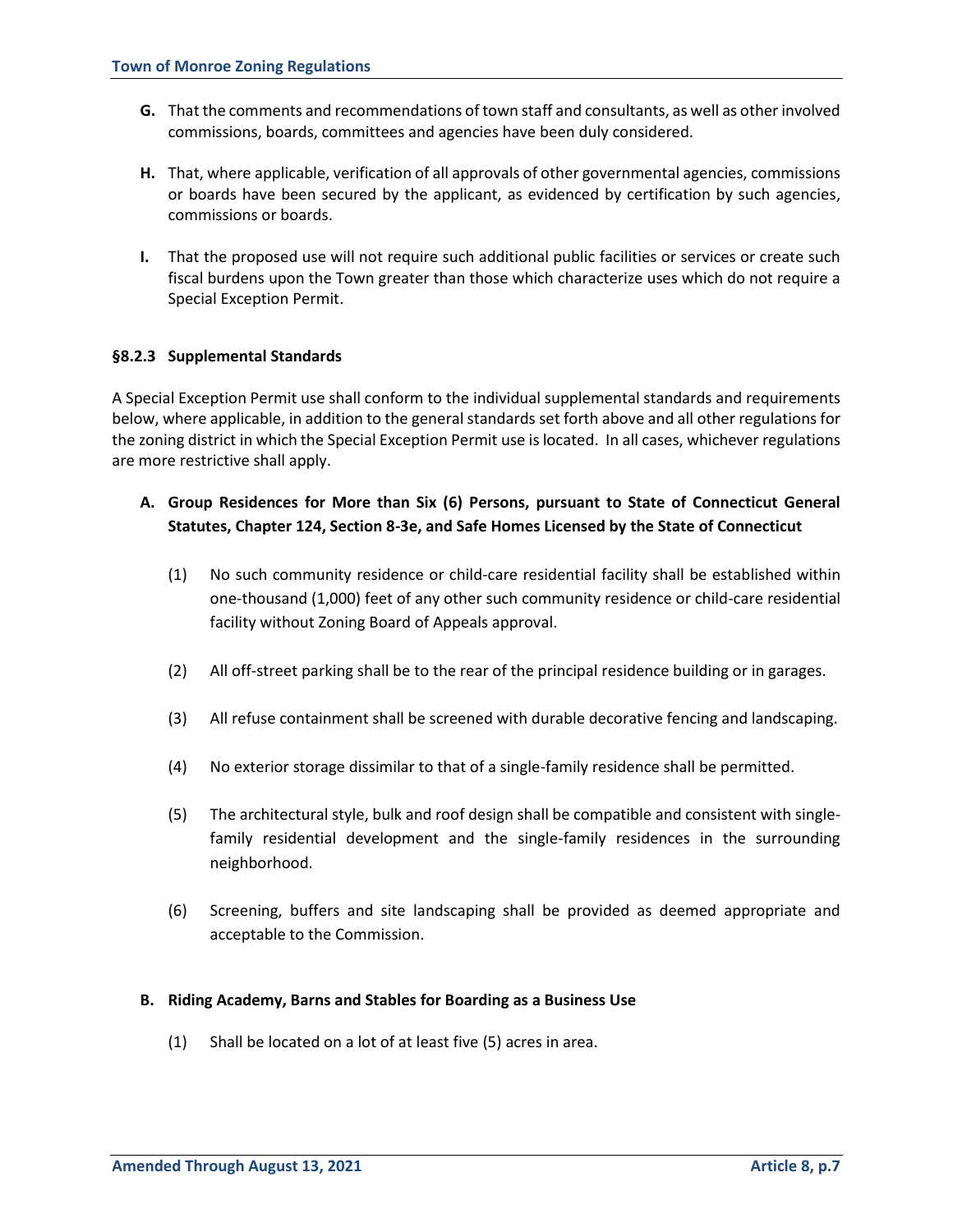- (2) Any barn, stable or other building or structure used for such riding academy or the boarding and stabling of horses shall be located not less than one-hundred (100) feet from any property or street line.
- (3) No more than two (2) horses shall be allowed for every one (1) acre of land.
- (4) An animal waste management area shall be provided. Such area shall be setback at least one-hundred (100) feet from any property line and one-hundred (100) feet from any wetland, stream or water body. Said area shall be designed to provide the following minimum measures: a permanent impervious and structurally sound foundation pad; screening and buffering from adjoining properties consisting of a combination of fencing and landscaping; odor abatement measures; and adequate control of stormwater runoff.
- (5) Appropriate measures and vector controls shall be provided and detailed.
- (6) Adequate site landscaping, as well as screening and buffering of adjacent properties shall be provided as determined appropriate and acceptable to the Commission.
- (7) Off-street parking shall be provided in quantity and location which adequately and safely accommodates the parking needs of the type and intensity of site operations, including parking and storage of horse trailers. Adequate vehicle turnaround and emergency access shall be provided. All parking and loading shall be onsite. The Commission may permit nonpaved parking areas provided adequate provisions for maintenance and stormwater management are provided. For pervious parking areas, adequate provision of the demarcation of parking spaces shall be provided. Handicap accessible parking shall be paved and include required signage and adequate access.
- (8) Truck deliveries or pickups of supplies or products associated with the site use operations, as well as hours of operation for patron visitation, may be restricted by the Commission.
- (9) Exterior lighting shall be provided in accordance with the standards for lighting in these Regulations and shall be consistent in type, intensity and style with traditional farm and single-family development.

#### **C. Home-based Businesses**

- (1) There shall be no more than two nonresident persons or employees engaged in the conduct of the business on the premises.
- (2) No outside storage of goods, supplies or materials shall be allowed. No dumpsters shall be permitted.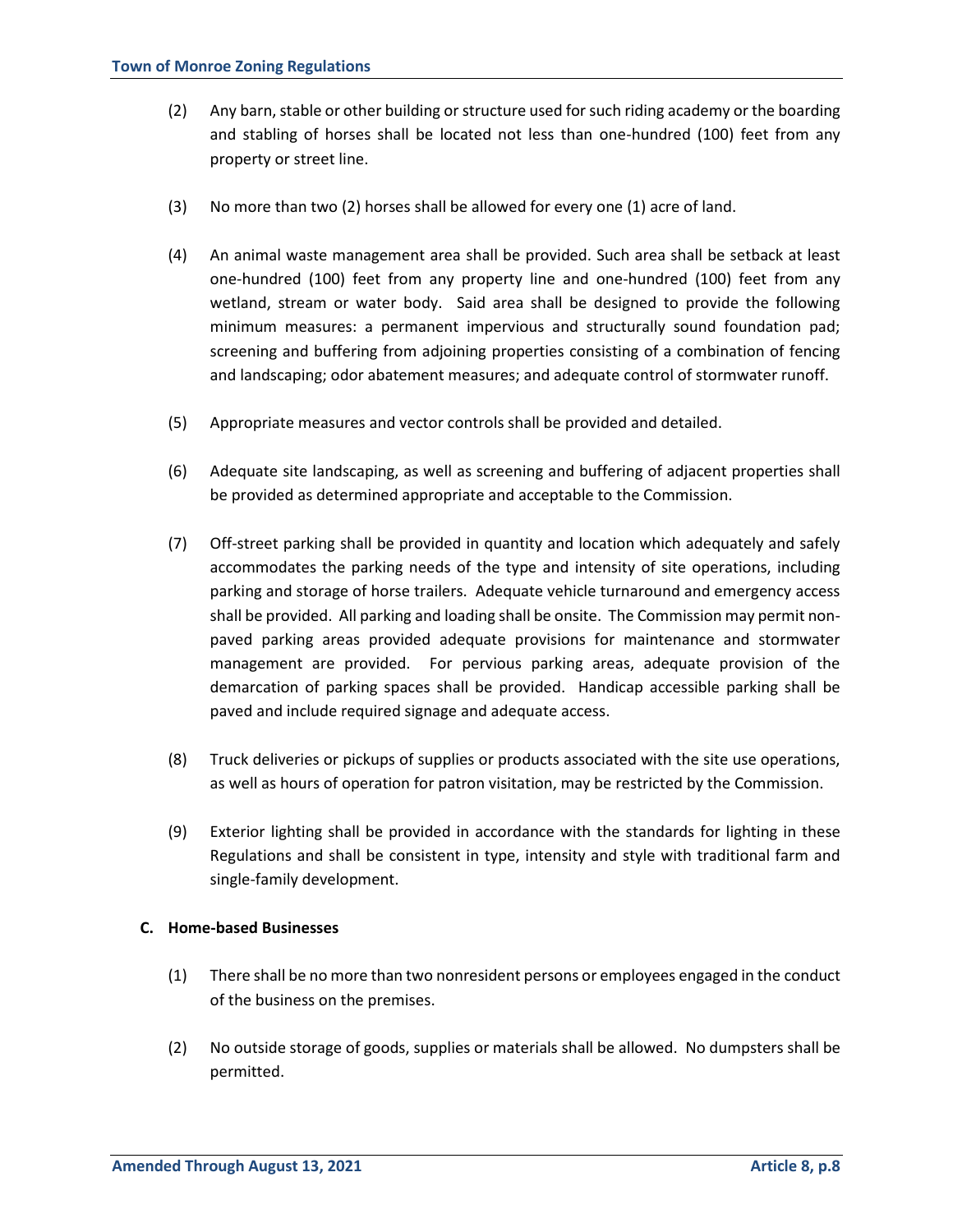- (3) The floor area for the conduct of the occupation shall not exceed thirty percent (30%) of the habitable floor area on the premises.
- (4) The occupation must clearly be secondary to the use of the dwelling for dwelling purposes, does not change the residential character of the dwelling in any visible manner, does not create objectionable noise, odor, vibrations, or unsightly conditions noticeable off the premises; does not create interference with radio, television and/or other telecommunications reception in the vicinity, and does not create a health or safety hazard.
- (5) Off-street parking shall be provided to accommodate the parking needs of the home business based on number of employees and anticipated customers. The off-street parking area should provide for vehicle turnaround, as necessary.
- (6) Landscaping and screening shall be provided along the boundaries of adjoining residential property and to buffer parking.
- (7) Customers may visit the premises only between the hours of 8:00 am and 6:00 pm.
- (8) Truck deliveries or pickups of supplies or products associated with the business activity are allowed only between 8:00 am and 5:00 pm. Vehicles used for delivery and pickup are limited to those normally serving residential neighborhoods.
- (9) A home business permit must be renewed yearly on or before the anniversary date of the issuance of the initial permit. The Zoning Enforcement Officer is authorized to renew the permit, provided that the requirements of this Regulation are being met.

## **D. Town of Monroe Owned Telecommunications Sites and Facilities**

- (1) Use of the site is specifically limited to telecommunication purposes only, using the electromagnetic spectrum as regulated by the Federal Communications Commission or Federal government agency regulating telephone services of certain Federal agencies.
- (2) The minimum parcel size shall be ten (10) acres under contiguous ownership with a minimum frontage of fifty (50) feet along a public road.
- (3) The mean elevation of the parcel shall be five-hundred-fifty (550) feet above sea level based upon U.S. Geological Survey datum.
- (4) Transmission/reception towers, satellite dish antennas and other antennas in support of communications may be erected. Unattended accessory buildings for automated communications relay and similar activity may be constructed.
- (5) Notwithstanding any other provision of these Regulations, the following schedule shall pertain to structures regulated under Subsection E above.

 **Towers/Antennas Buildings**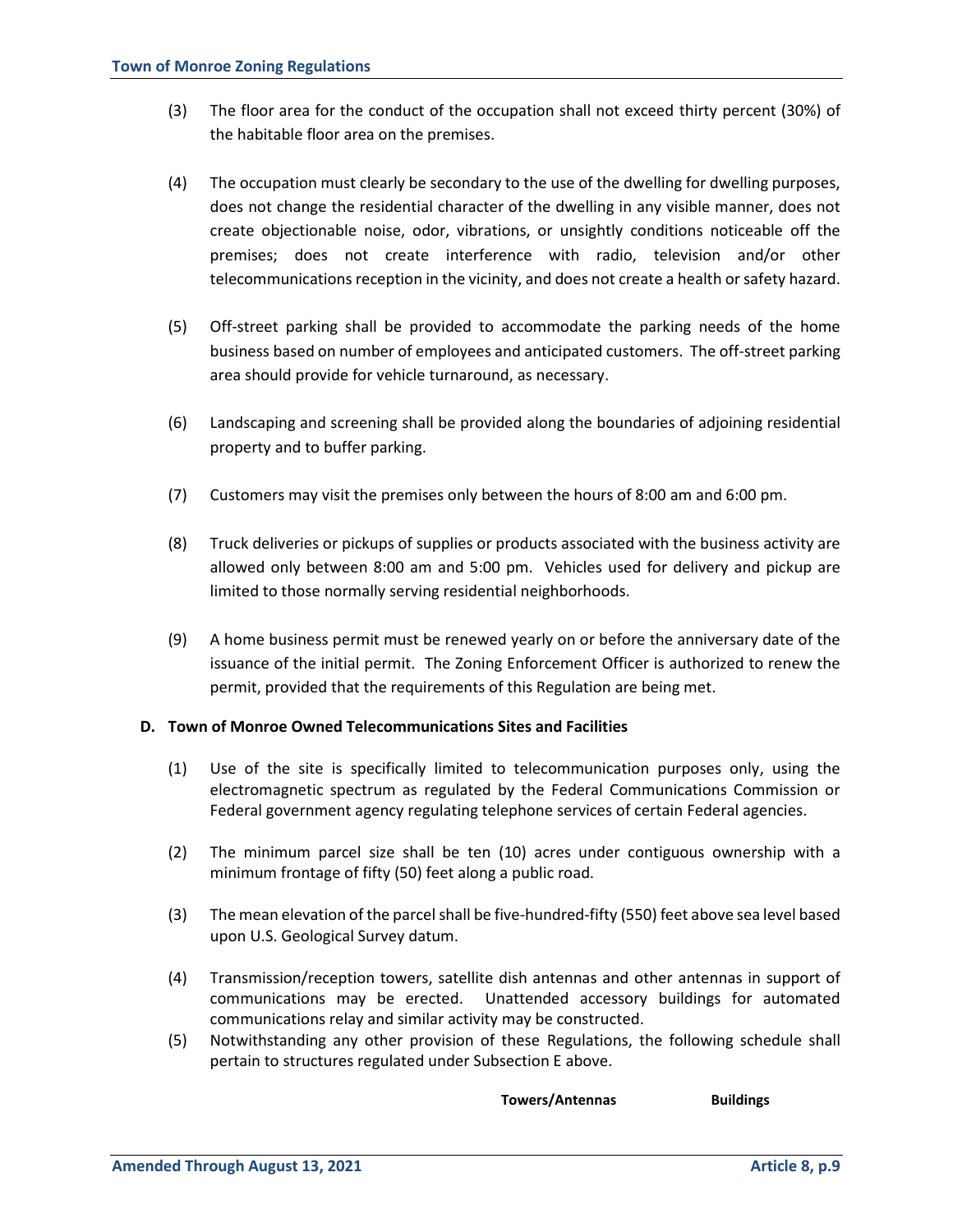| Minimum Setback from parcel<br>perimeter boundary | Equivalent to height<br>of structure from<br>grade at base $(+)$ 10% | 50 feet |
|---------------------------------------------------|----------------------------------------------------------------------|---------|
| Maximum Height                                    | 80 feet                                                              | 20 feet |
| Maximum Stories (Structure)                       | N/A                                                                  |         |

- (6) No on-site disposal of sewage shall be permitted, except where located on a parcel with other public accessible uses and buildings.
- (7) All service utilities shall be under ground.
- (8) The parcel shall be minimally accessible by gravel/stone accessways throughout as may be required, except shall provide a paved apron at site intersections with an abutting street.
- (9) All related facilities shall be so designed to require no on-site use or occupancy by personnel other than periodic or occasional maintenance, construction, security.
- (10) The entire parcel shall be secured from access by all persons other than the municipality, actual users or their authorized personnel. The base of a tower and any ground equipment shall be secured to prevent non-authorized users access by enclosure in a building or fenced compound. Fencing shall be designed as non-climbing and landscape screening shall be provided.
- (11) Any trash or debris generated by activities on the site shall be removed once-weekly by those generating same.
- (12) Signage shall be limited to public safety instruction, along with emergency contact information. No sign shall exceed a size of three (3) square feet in area.
- (13) Exterior lighting shall be provided in accordance with the standards for lighting of these Regulations and shall be consistent in type, intensity and style with single-family development. Lighting shall be limited to low intensity incandescent security lighting at the base of the towers and on structures not exceeding twelve (12) feet from finished grade, also, such other lighting as may be required by state or federal agencies in the interest of public safety.
- (14) Suitable vegetative ground cover shall be maintained at all times to restrict and control soil erosion and sedimentation as prescribed in §6.5 of these Regulations.
- (15) A tower shall be designed to blend into its surroundings through measures such as a monopole tower with interior antenna mounting, earth tone coloring of support tower structure and attachments, and use of accessory ground structures resembling typical farm and residential outbuildings or sheds.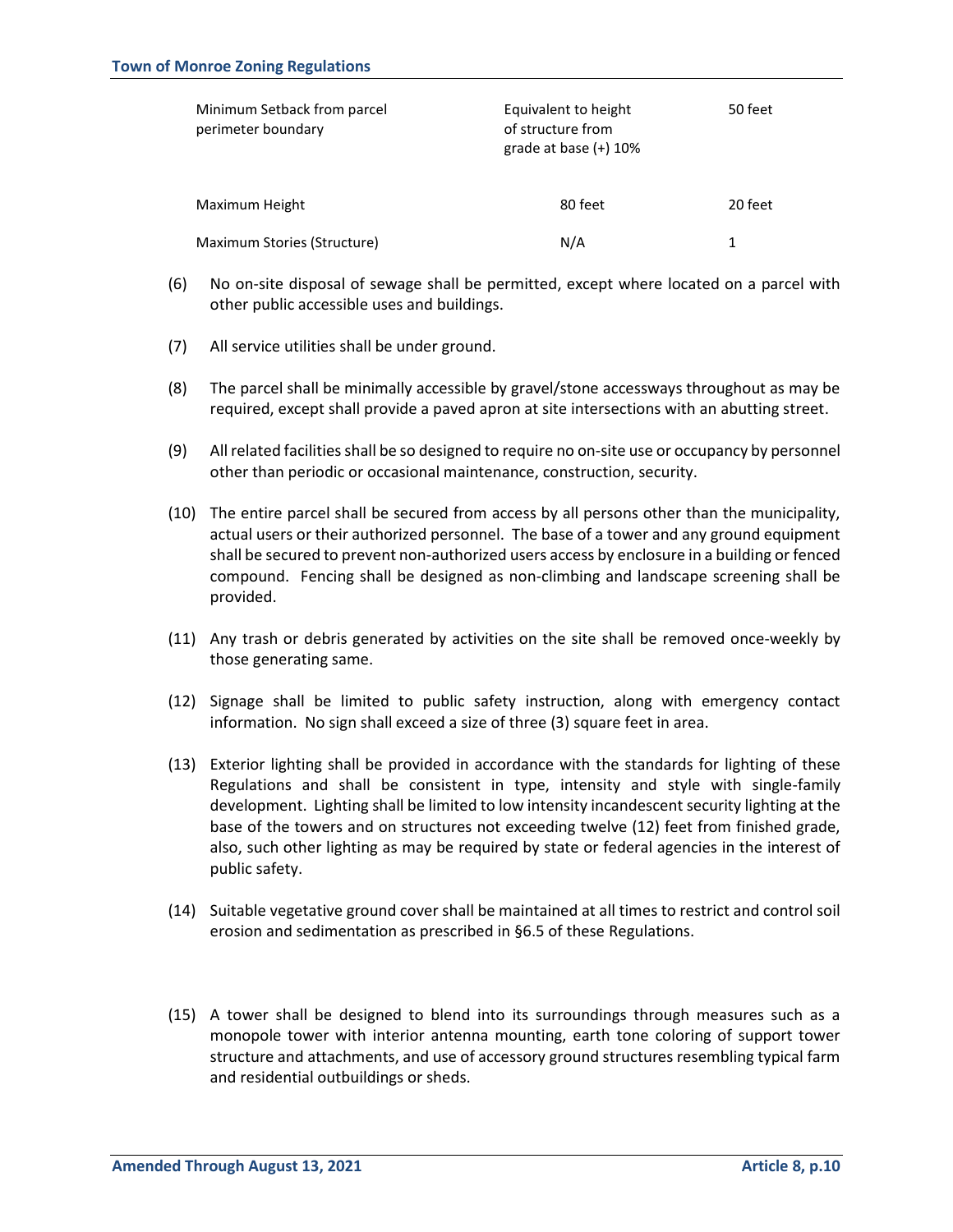- (16) No outside storage of materials, equipment or vehicles shall be permitted except in direct relation to ongoing construction, repair or maintenance activities.
- (17) No interference in publicly received television, cable television or radio signals will be permitted from users of the site. Should interference be generated, it shall be remedied by the user(s) by whatever means as may be found necessary.

#### **E. Safe Homes for Foster Children Licensed by the State of Connecticut**

- (1) Each lot shall meet the minimum standards of its respective zone.
- (2) The maximum capacity shall not exceed twelve (12) resident children.
- (3) Parking shall be provided on-site in a ratio of one (1) space per four (4) children of rated capacity. A vehicle turnaround area shall be provided on the site. A minimum of fifty percent (50%) or portion thereof of the required spaces shall either be garaged or placed to the rear of the structure. Exterior parking shall not block access to the building or garage spaces. Adequate site landscaping, including screening and buffering of adjacent properties shall be provided as determined appropriate and acceptable to the Commission.
- (4) Play areas shall be located to the rear of the structure but no closer than thirty (30) feet to a property line and screened by decorative solid fencing and landscaping.
- (5) The services at a Safe Home shall at all times operate pursuant to a contract with the State of Connecticut subject to minimum standards conforming to State licensing guidelines.
- (6) The Safe Home shall not display any physical identification as such.

#### **F. Automobile Service Shop, Automobile Body Shop and/or Gasoline Stations**

- (1) Temporary storage of facility and customer repair vehicles:
	- (a) In a B-2 District, no vehicles shall be stored outside with the exception of one (1) facility service vehicle and no more than seven (7) customer vehicles scheduled for repair or service.
	- (b) In an I-2 District and SB2 District, facility service vehicles and customer vehicles scheduled for repair or service, on premises for more than seven (7) days, shall be stored in a designated area as set forth on the approved development plan, which area shall not be forward of the principal building closest to the street and shall be screened from abutting streets and properties. No more than twenty-four (24) such customer vehicles shall be permitted to be temporarily stored at any given time.
	- (c) Designated temporary storage of facility and customer repair vehicles shall be in addition to required minimum off-street parking spaces.
- (2) An automobile body shop is not permitted, except in an I-2 District.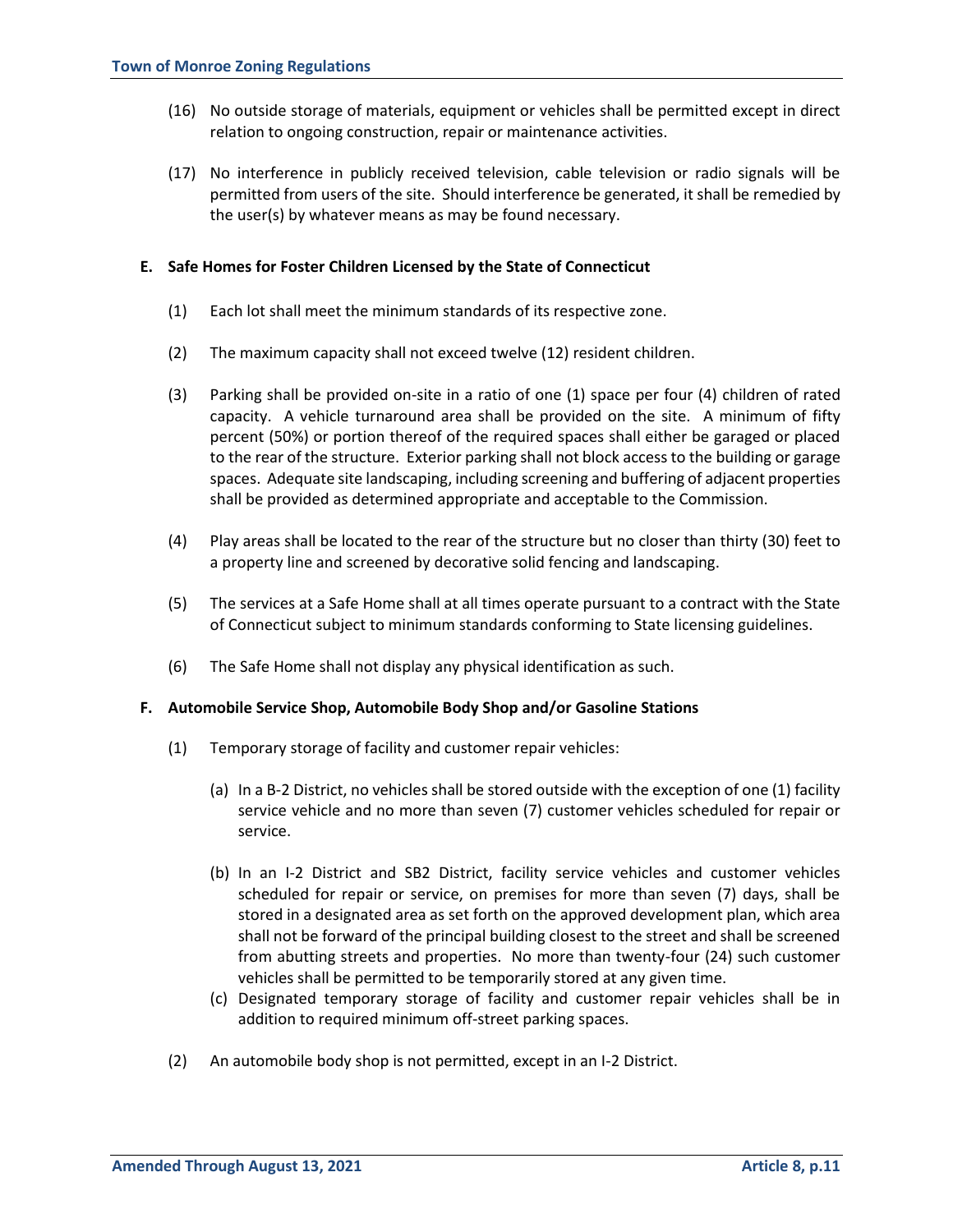- (3) No inoperable, non-registered or disassembled automobile, or portions thereof, shall be stored or parked outside for any period except in an area designated and approved by the Commission subject to appropriate screening and buffering. A maximum number of such vehicles shall be specified by the Commission.
- (4) Car washes shall be permitted as an accessory use only where all wash water effluent is collected and recycled within the car wash building. Retail car washes shall not be permitted except in a B-2 District.
- (5) Gasoline and motor fuels sold may be dispensed by self-service or a station attendant at a location designed and approved for such use.
	- (a) In a LOR District, fuel pumps, canopies over fuel pump dispensers, and storage tanks shall not be located within 350 feet from any residential district.
	- (b) In a LOR District, canopy structures over fuel pump dispensers shall not be located within the front yard setback.
- (6) There shall be no outdoor display or sale of products or merchandise.
- (7) The rental or sale of vehicles at a gasoline station shall be prohibited.
- (8) The rental or sale of vehicles at an automobile service shop or automobile body shop may be permitted, subject to the following limitations:
	- (a) The rental of vehicles, except as loaners to a customer while their vehicle is being serviced or repaired, shall be prohibited.
	- (b) The sale of new vehicles shall be prohibited.
	- (c) In a B-2 District, the sale of used vehicles as an accessory land use shall be permitted pursuant to an appropriate State of Connecticut license authorizing the selling of used automobiles. Said license shall be limited, which limitations shall be specified on the associated approved Certificate of Location pursuant to §9.1.3(F) of these Regulations for any new, amended or renewal State of Connecticut license application, as follows:
		- Authorized used vehicles shall be stored in a designated area as set forth on the approved development plan.
		- No more than three (3) used vehicles shall be permitted at any given time.
	- (d) In an I-2 District and SB2 District, the sale of used vehicles as an accessory land use shall be permitted pursuant to an appropriate State of Connecticut license authorizing the selling of used automobiles. Said license shall be limited, which limitations shall be specified on the associated approved Certificate of Location pursuant to §9.1.3(F) of these Regulations for any new, amended or renewal State of Connecticut license application, as follows:
		- Authorized used vehicles shall be stored in a designated area as set forth on the approved development plan, which area shall not be forward of the principal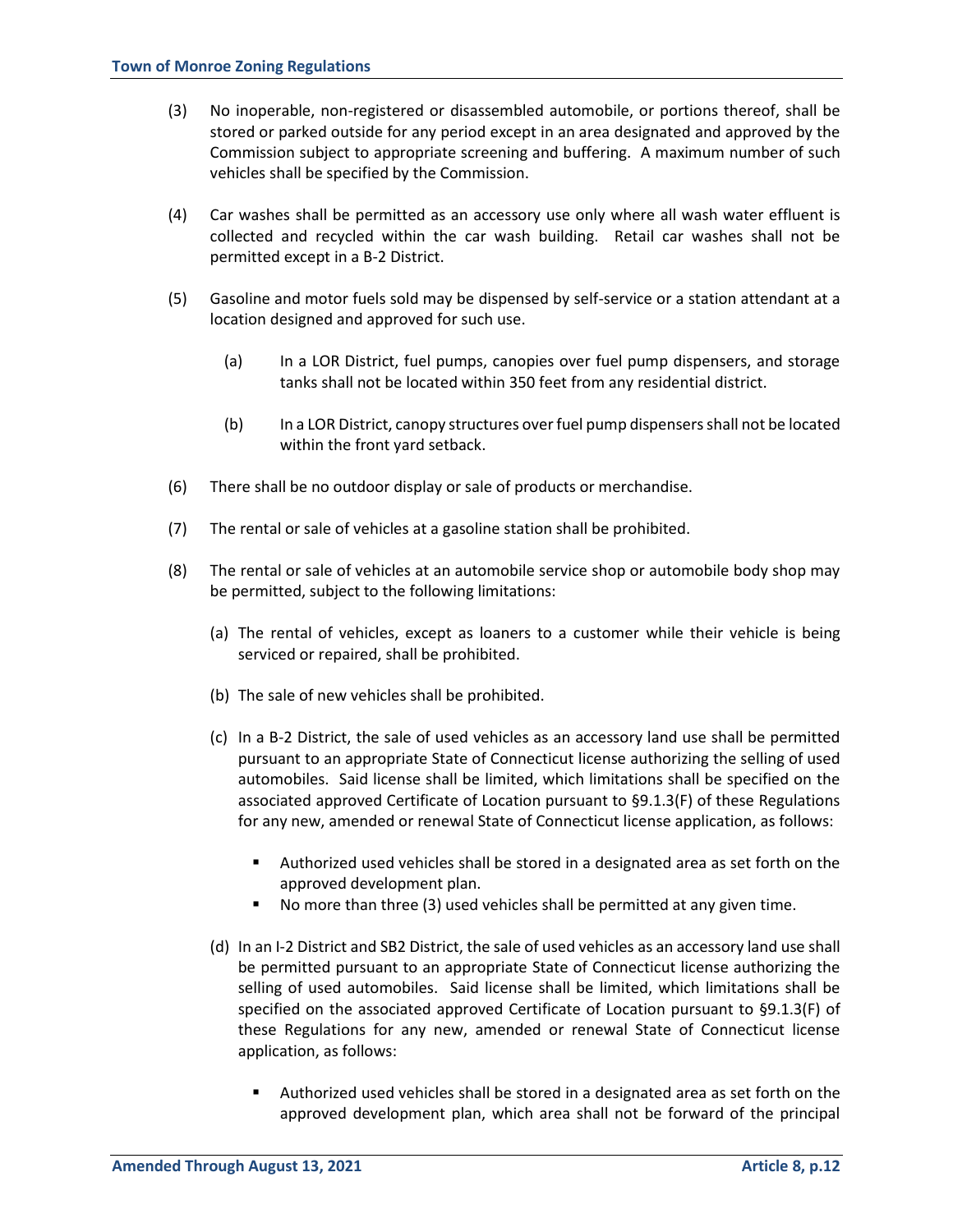building closest to the street and shall be screened from abutting streets and properties.

- The visible display of used vehicles shall be prohibited.
- No more than six (6) used vehicles shall be permitted at any given time.
- (e) Designated storage of permitted loaner or used vehicles shall be in addition to required minimum off-street parking spaces.
- (9) Appropriate plans shall be detailed providing for the environmentally sound temporary storage and disposal or recycling of wastewater, oil and gasoline products, or discharges of same.
- (10) All service and repair activities, other than minor short duration servicing, such as the changing of tires, wiper blades, lights, adding of fluids (not changing of such), and other similar items shall be conducted in a fully enclosed building (shall not be construed to mean that the service or garage doors to any automobile or body shop must be kept closed at all times).
- (11) Canopy structures over fuel pump dispensers are permitted with gasoline stations, provided their design and construction are consistent with the design and construction of the principal building, both of which shall utilize pitched roof designs. All lighting, fire suppression equipment and roof drainage shall be concealed within the canopy structure.
- (12) Grooved concrete pavement shall be utilized at all gasoline station pump dispensers.
- (13) Outdoor audio and video advertisement or entertainment systems shall be prohibited (does not preclude a small integrated pump dispenser screen providing fueling and transaction instructions).
- (14) Separate from required minimum off-street parking spaces, an area measuring a minimum of ten (10) feet by eighteen (18) feet shall be provided for each air and vacuum facility.

## **G. Boat and Trailer Sales and Service, Automobile Salesrooms, Automobile Service and Repair Garages**

- (1) All automobile, tractor, boat, trailer and accessory vehicular repair work, with the exception of emergency work, shall be conducted wholly within a building.
- (2) Automobiles, boats and/or trailers shall not be displayed outside a building.
- (3) No entrance or driveway to any building within which such a use is conducted shall have less than twenty-four (24) feet of clear width at any point.
- (4) No entrance or driveway to any premises on which any such use is conducted shall be situated within a radius of two-hundred (200) feet from a lot used or reserved to be used for a college or school, a hospital, public playground or park, a church or public library; however, no such use shall be deemed to be nonconforming by reason of the subsequent erection or development of any such college, school, hospital, playground, park, church or library.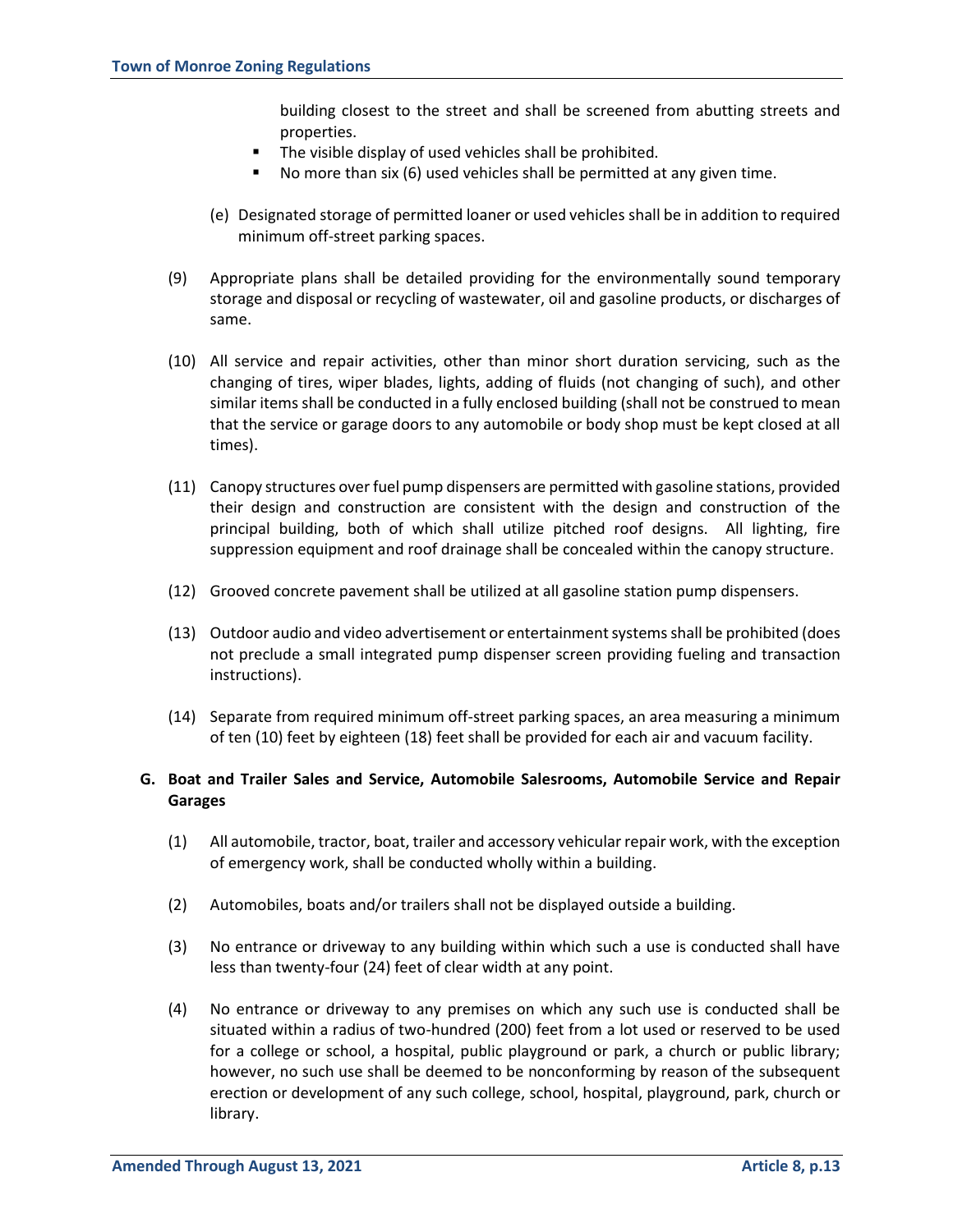#### **H. Public Utility Service Center**

- (1) This use permits a State of Connecticut Licensed Public Utility Operations Center for electrical transmission.
- (2) The following uses may be conducted as part of this use: general office use, customer service, maintenance of utility service operations, vehicle maintenance, and accessory uses as contained in these Regulations.
- (3) The use must be located on a property with a minimum acreage of thirty (30) acres under one (1) ownership.
- (4) Such use shall be maintained a minimum of one-hundred (100) feet from residentiallyzoned property.
- (5) Outside storage of materials for utility service is permitted, only as approved by the Commission, and for active storage only within designated areas.
- (6) Equipment, vehicles, and materials related to an approved site use stored on site shall be screened from public roads and residential properties to the satisfaction of the Commission, and there shall be no refuse visible on site.
- (7) Outdoor parking of utility company service vehicles is allowed, providing they are registered and operable and located within mapped areas approved by the Commission.
- (8) There shall be no transformers or hazardous materials stored on site.

#### **I. Mixed Use Landmark Property Developments**

- (1) The purpose of this use is to allow mixed use development under carefully regulated conditions to facilitate reinvestment in and the renovation of older structures to ensure their continued existence where the uses permitted by right may no longer be the highest and best uses to achieve that purpose.
- (2) A property may be developed as a Mixed Use Landmark Property provided such property and development satisfy all of the following criteria:
	- The proposed landmark property has a minimum lot area of five (5) acres;
	- The proposed landmark property includes a principal building with a minimum gross floor area of 5,000 square feet;
	- The principal building is located within 1,500 feet of Route 25 or Route 111 as measured from the existing structure to the street line;
	- A minimum of fifty percent (50%) of the existing principal building gross floor area was constructed at least 50 years prior to the date of the Mixed Use Landmark Property Special Exception Permit Application;
	- The principal building was constructed to a size and of materials that together render it architecturally unique in the Town of Monroe; and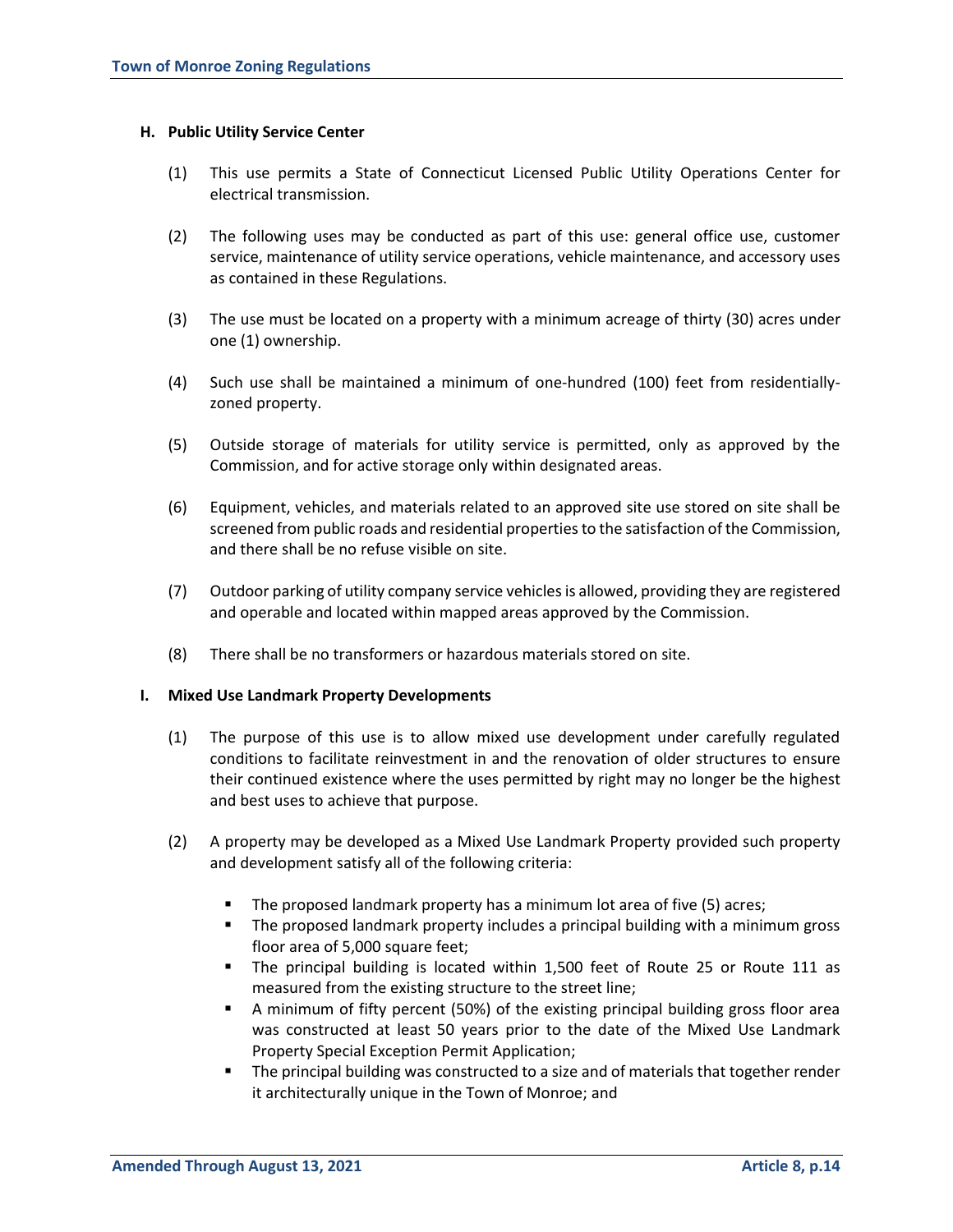- The subject property and principal building thereon are determined by the Commission to be suitable for mixed use development and landmark status.
- (3) In addition to the underlying permitted and special exception uses of the underlying zoning district, the following additional uses, including a combination thereof, may also be permitted:
	- (a) Offices (including general and professional offices, and medical and dental offices only) in an existing principal building with a gross floor area of less than 20,000 square feet.
	- (b) Multifamily dwelling units with a maximum development density not to exceed three (3) bedrooms per acre.
- (4) General Provisions

In addition to the foregoing, the following restrictions shall apply to any special exception permit for mixed use Landmark Property development:

- (a) An existing structure may be modified to add garages or other structural additions provided that the additions do not cumulatively exceed fifty percent (50%) of the gross floor area of the existing principal building on the property at the time of special exception permit approval. The total area that can be used for multi-family dwelling units cannot exceed the gross floor area of the existing principal building at the time of the initial special exception permit application. All applications to modify a structure shall be referred to the Architectural Review Board for review and recommendation in accordance with the provisions set forth in §9.6 of these Regulations.
- (b) For any structure located within 500 feet of Routes 25 or 111, measured from the existing structure to the street line, other than the addition of a porch, entrance vestibule or veranda, no additions or new structures shall be located between the front of an existing structure and Routes 25 or 111, thereby preserving the existing streetscape setback.
- (c) Any addition to or modification of an existing structure, or any new structure on the property, shall be compatible with and complement the existing structure with regard to design, scale, general appearance, architectural style and character, fenestration, finish, and the materials used.
- (d) Any addition to an existing structure, or any new structure, and any site improvement to the property, shall have a minimum setback of thirty (30) feet from all side and rear property lines and be buffered and screened to the satisfaction of the Commission.
- (e) Any new separate (detached) building or structure on the property will be treated as an accessory structure limited to accessory use only.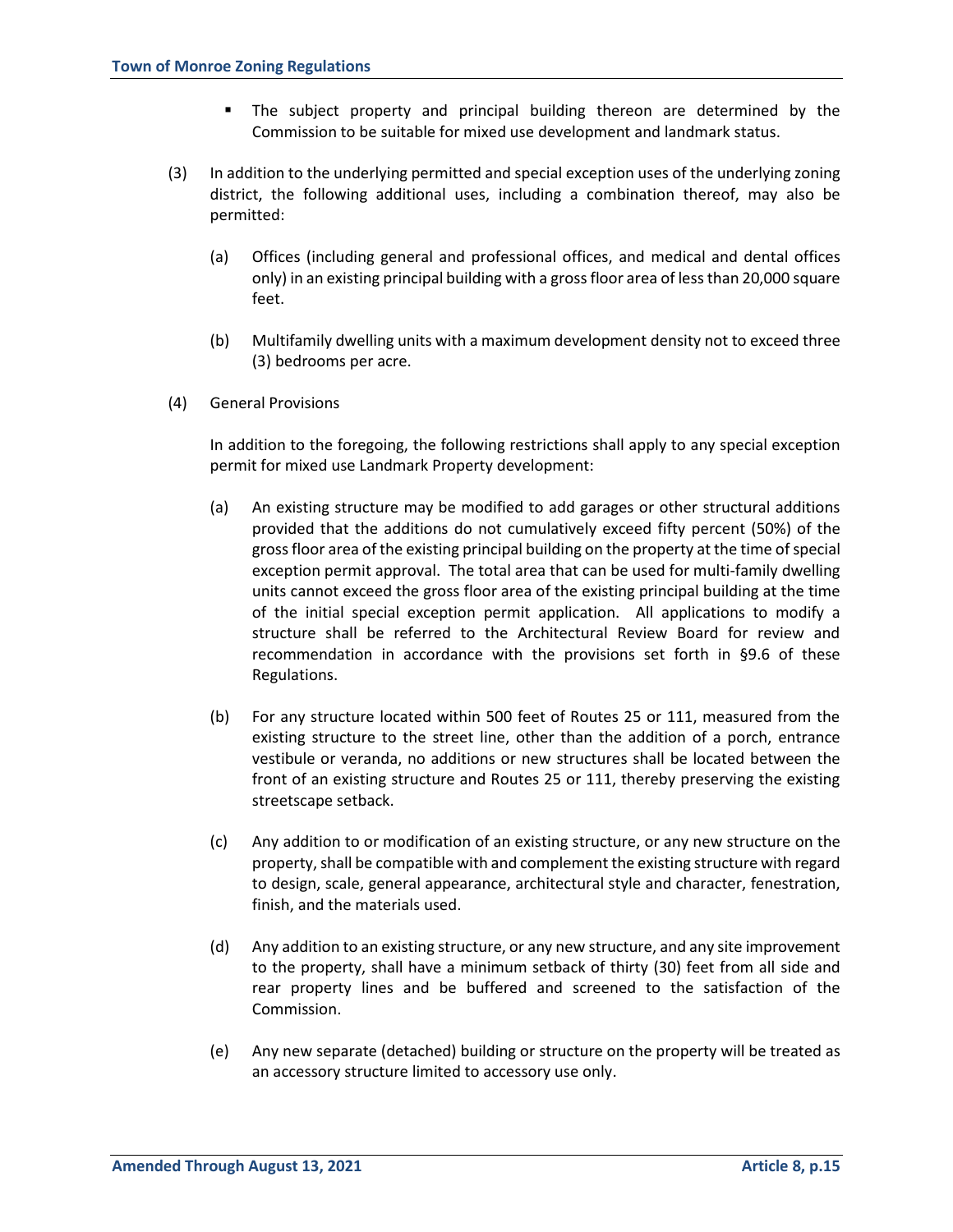- (f) No advertising for the use of the structure shall be visible outside of the structure, except an announcement sign as may be provided for in Article 6 of these Regulations.
- (g) There shall be no objectionable noise, odor, vibrations, or unsightly conditions created by the development plan.
- (h) The renovation and use of an existing structure shall not create a health or safety hazard.
- (i) On-premise parking shall be provided in accordance with the provisions of Article 6 of these Regulations. Parking shall be designed in a manner to compliment the natural landscape features of the property. Landscape features, elevation changes, hedgerows and islands shall be incorporated into the design to separate and break up the mass of the parking area.
- (j) Mechanical units placed on the ground shall be placed on appropriate footing pads and adequately screened with hardscape, building features and/or landscaping.

#### **J. Accessory Drive-Through and/or Exterior Window Services**

The development standards in this section are intended to supplement the standards in the underlying zoning district for uses proposed to include drive-through and/or exterior window services. In the event of conflict between these standards and the underlying zoning district standards, the provisions of this section shall apply.

- (1) Drive-Through Lanes
	- (a) Drive-through lanes shall be separated from other internal site circulation lanes and shall include appropriately located and designed bypass lanes.
	- (b) Drive-through lanes and associated required bypass lanes shall be designed to prevent circulation congestion, both on site and on adjacent streets. The design of such lanes shall be integrated with the on-site circulation pattern, and shall not enter or exit directly into a public street.
	- (c) Drive-through lanes shall not encroach into required minimum yard and landscape buffer areas, and shall be designed in a manner that minimizes impacts on adjacent properties from noise, exhaust fumes and vehicle headlights from vehicles as they queue to wait for drive-through services.
	- (d) Drive-through lanes shall not encroach, impede or obstruct access into or out of parking spaces, pedestrian walkways or loading and service areas.
	- (e) Drive-through lanes shall be clearly delineated from internal circulation traffic aisles, other stacking lanes and parking areas with striping, curbing, landscaping and the use of alternative paving materials or raised landscaped medians. The beginning of the drive-through lanes shall be clearly marked with appropriate signage and/or line striping.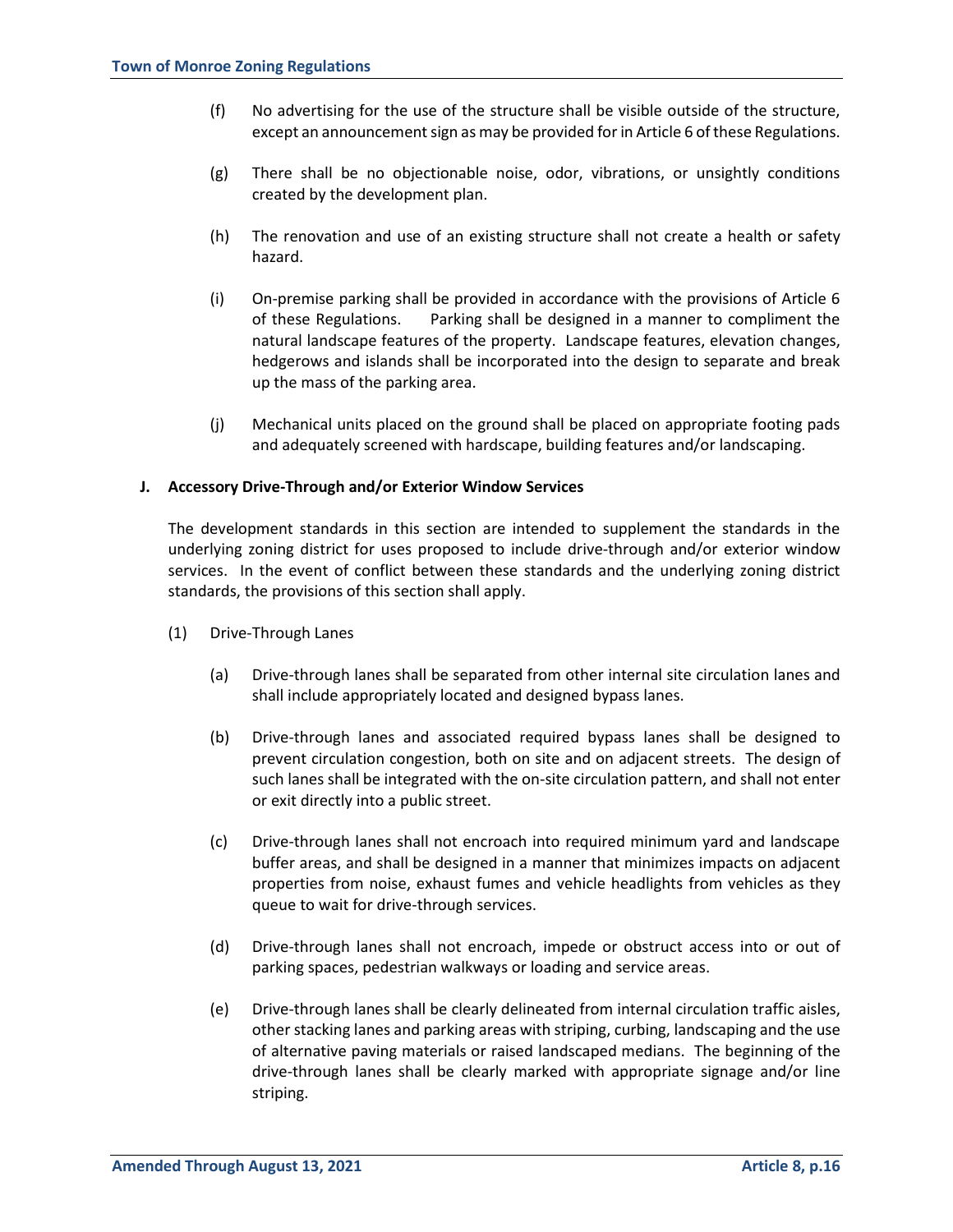- (f) Drive-through lanes shall be designed and placed to minimize their crossing of pedestrian walkways or otherwise impeding pedestrian access. Where pedestrian walkways cannot be avoided crossing drive-through lanes, the walkways shall have clear visibility and shall be delineated by physical and visual separation between the two, such as textured and colored paving.
- (g) Drive-through lanes shall not interfere with or obstruct loading and refuse storage areas, and loading and refuse operations shall not impede or impair vehicular movement through drive-through lanes.
- (h) Drive-through lanes shall not be located adjacent to permitted and approved outdoor dining or seating areas.
- (i) Drive-through lanes shall be designed with the minimum standards:

access intersection along the street right-of-way line.

| Minimum Drive-Through and/or Exterior Window Service Aisles                                  |             |  |  |
|----------------------------------------------------------------------------------------------|-------------|--|--|
| <b>Standard</b>                                                                              | Unit (feet) |  |  |
| Minimum Interior Radius at Curves                                                            | 10          |  |  |
| Minimum Aisles Width                                                                         | 12          |  |  |
| Minimum Distance of Lane Entrance to Street Access Intersection <sup>(1)</sup>               | 50          |  |  |
| Measured from the center point of the lane entrance to the center point of the street<br>(1) |             |  |  |

- (2) Queuing or Stacking Spaces
	- (a) Drive-through and exterior service window lanes shall be constructed with the necessary vehicle queuing or stacking capacity so that vehicles do not overflow into on-site parking aisles or into abutting street right-of-ways.
	- (b) All queue spaces shall be provided only on the lot for the use to be served and shall not extend into any street right-of-way.
	- (c) A minimum number of queuing or stacking spaces shall be provided for the specific related principal use in accordance with the standards set forth in §6.1.3 of these Regulations.
	- (d) The provision of drive-through service facilities shall not justify a reduction in the number of required off-street parking spaces for the accompanying use.
	- (e) Each queuing or stacking space shall be a minimum of twenty (20) feet in length and ten (10) feet in width.
- (3) Exterior Service Windows and Menu Boards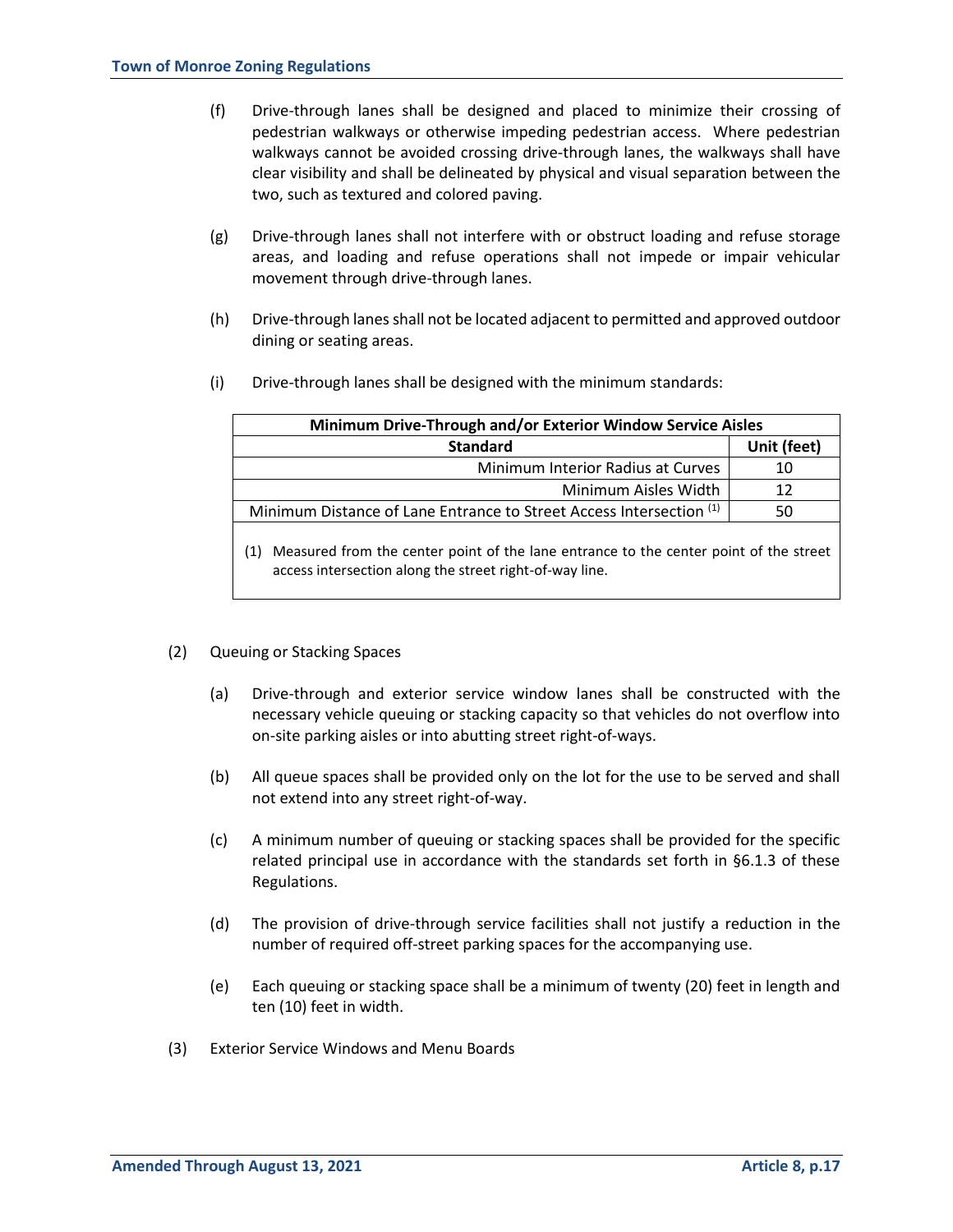- (a) Exterior service windows, pre-view menu boards and menu boards shall be located a minimum of 50 feet from any residential district (measured at the nearest residential property line).
- (b) Any menu board speakers, intercom systems, or other audible means of communication shall not play continuous or prerecorded audio or video. Related speaker systems shall emit no more than 55 decibels and at no time shall any speaker system be audible above daytime ambient noise levels beyond the subject property. The system shall be designed to compensate for ambient noise levels in the immediate area.
- (c) Menu boards and pre-view menu boards shall be fixed and not incorporate or include any video, animated, blinking, flashing, rotating or otherwise moving or changing lights, displays, images, effects or messages. Menu boards and pre-view menu boards shall list menu options only, no other advertisement permitted.
- (d) Lighting of menu boards, pre-view menu boards and service windows shall not include neon or unshielded light sources.
- (e) Pre-view menu boards shall be located along the drive-through lane, past the entrance of the drive-through lane and after a minimum of two (2) que spaces.
- (4) Hours of Operation. When located on a site within 100 feet of any residential property (measured from the nearest property lines), hours of operation for the drive-up/drivethrough service shall be limited from 6:00 a.m. to 10:00 p.m. daily. If the use is located greater than 100 feet from a residential use, the hours of operation may also be limited or restricted by the Commission as deemed warranted based on the site location and neighboring land uses.

## **K. Commercial Vehicle or School Bus Parking Facility**

- (1) A school bus parking facility may include a private or municipal (Town of Monroe) owned and/or operated facility for the parking of school buses, to provide transportation of children to and from school or in connection with school activities, when not in use or between times of active service deployment.
- (2) In an I-2 District, no parking facility shall be permitted abutting a residentially zoned parcel.
- (3) In an I-3 District, notwithstanding any other provision of these Regulations, a perimeter landscape buffer of a minimum width of 100 feet shall be provided and maintained between a parking facility and any residentially zoned parcel. Said 100-foot landscape buffer shall not be reduced or modified as otherwise might be permitted per §4.3.7B, §6.2.4D, or any other provision of these regulations
- (4) All vehicles parked on the premises shall be registered with the Connecticut State Department of Motor Vehicles.
- (5) Accessory uses may include facility dispatch offices, limited minor repair and service maintenance facilities, and onsite fueling provisions.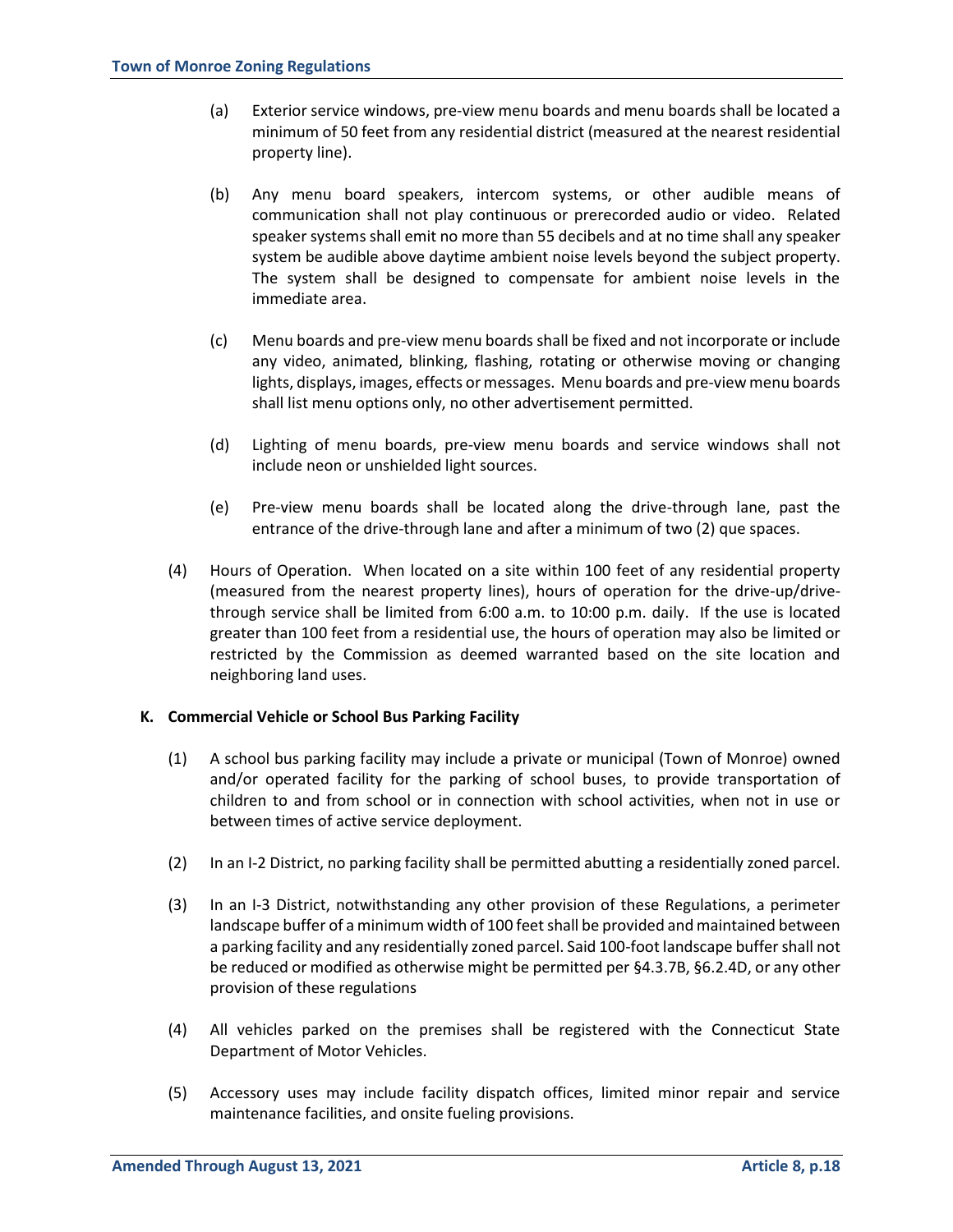- (6) Fueling Facilities
	- (a) All fuel storage and dispensing facilities and devices shall be detailed on the application site plans.
	- (b) Fueling facilities shall be located and designed to provide separate and safe access circulation for facility and fuel delivery vehicles. Access to such facilities shall not interfere with other site facilities, driveway aisles, parking areas or parking maneuvers.
	- (c) Adequate fire protection measures and pollutant prevention controls for fuel storage and dispensing facilities shall be provided and detailed on the application site plans, subject to the satisfaction of the Commission and the Monroe Fire Marshal.
- (7) Minor Repair and Maintenance Servicing
	- (a) Minor vehicle repairs may include incidental body or fender work; minor painting; upholstery repair and replacement; and replacement of any part or repair of any part that does not require removal of the engine head or pan, engine transmission or differential.
	- (b) All vehicle servicing and maintenance, including washing of vehicles, shall be conducted within an enclosed building or under cover, except non-engine related service maintenance work such as windshield wiper replacement, tire rotation and repair, window repair and replacement, and other activities not involving disturbance to or the removal/addition of fluids.
	- (c) Any washing of vehicles shall be conducted with an appropriate collection system for all wastewater in accordance with CT DEEP requirements.
	- (d) All vehicles parked on the premises shall be mechanically operable at all times, except during temporary periods of onsite servicing; no inoperable vehicle undergoing permitted onsite service maintenance shall be stored on the premises in excess of 72 hours.
	- (e) Permitted service maintenance and repair work and vehicle washing shall be limited to stored fleet vehicles only, no service or vehicle washing shall be permitted upon non-facility vehicles.

#### **L. Commercial Self-Storage Structures for Rental of Space**

- (1) The use of the premises is restricted solely to the use of storage of goods or possessions, but specifically excluding any hazardous or flammable chemicals.
- (2) The use of the premises is restricted to interior use of the structures.
- (3) The site shall have direct access to a State Highway or Town commercial street meeting the minimum pavement width specified in Article 8 of these regulations.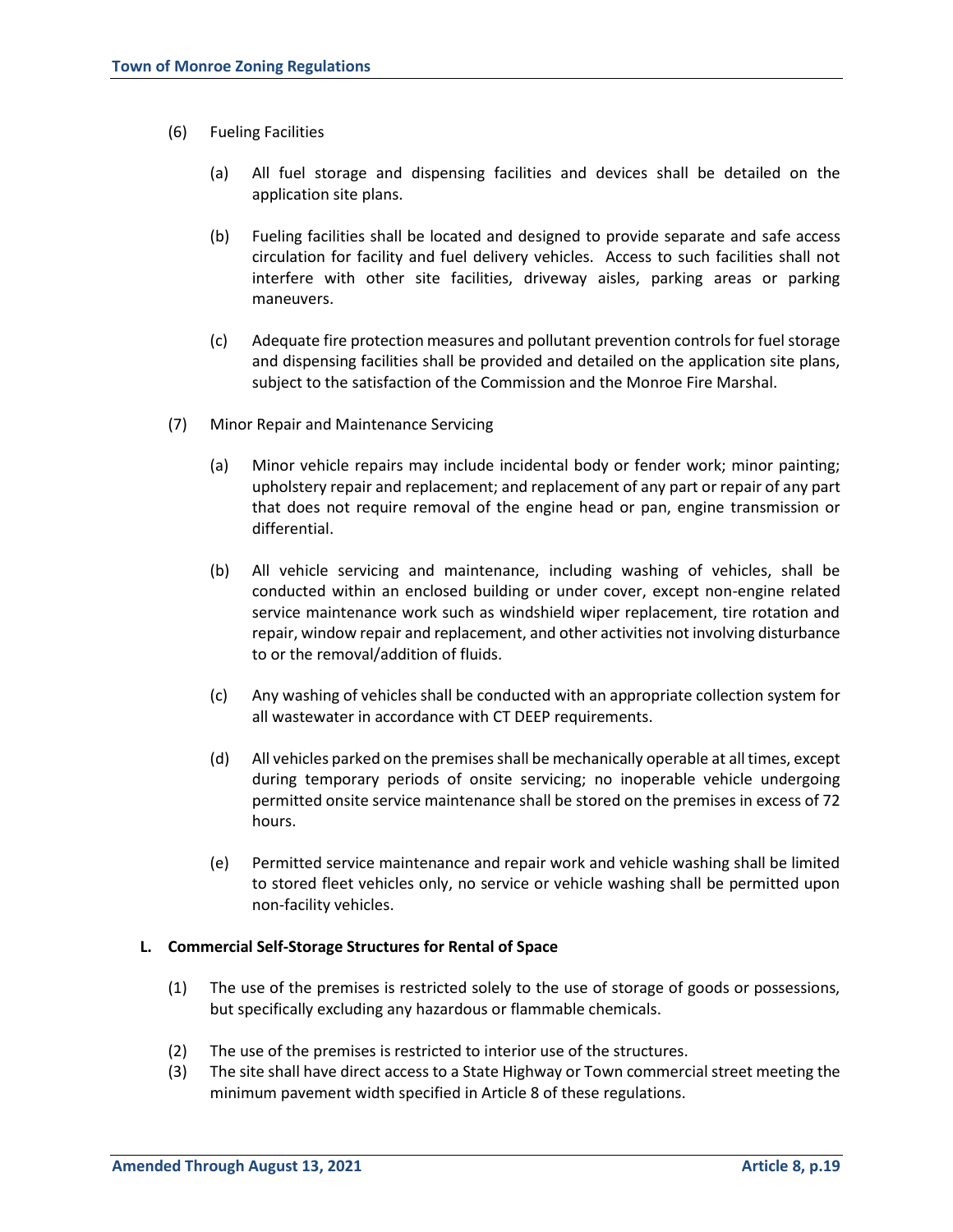- (4) No two similar uses/sites shall be located within one-thousand-five-hundred (1,500) feet on a direct line from each other.
- (5) The perimeter of the property shall be screened with berms or landscape buffers to minimize the visual impact from a public right of way, of security fencing or walls with multiple garage doors.
- (6) Exterior wall surfaces shall be finished in neutral or soft pastel colors to minimize negative visual impacts on the environment.
- (7) The owner of the premises shall maintain suitable security measures to protect the integrity of the site and reasonably assure that the use of the premises is being conducted within the limits of all applicable local, State and Federal laws.

#### **M. "SEP (1)" Use in Industrial District 3**

The following supplemental standards shall apply to the Special Exception Permit uses identified as "SEP **(1)**" in the Schedule of Permitted Land Uses by Zoning District as set forth in Article 10 of these Regulations:

- (1) One or more of the uses identified as "SEP **(1)**" in the Schedule of Permitted Land Uses by Zoning District may be developed on a single lot, subject to the standards and requirements set forth in this Subsection.
- (2) Lot area. The minimum lot size shall be twenty (20) acres and the maximum lot area shall not exceed eighty (80) acres. The lot shall be in existence as a single lot at the time of application to the Commission to ensure an integrated development.
- (3) Lot frontage. The lot shall have a minimum of seventy-five (75) feet of street frontage on Main Street (Route 25) or on an approved private commercial street servicing a Business or Industrial District, and said lot shall be located within six-thousand-five-hundred (6,500) feet of a limited access highway.
- (4) Lot buildings.
	- (a) The development may contain one (1) or more buildings.
	- (b) Building height shall not exceed thirty-five (35) feet excluding parapets and decorative facades.
	- (c) Buildings shall be set back a minimum of three-hundred (300) feet from Main Street (Route 25). All other setbacks, buffers, landscape requirements and other relevant provisions of these Regulations shall apply.
	- (d) A minimum gross floor area of one-hundred-thousand (100,000) square feet shall be provided consisting of retail and personal service businesses.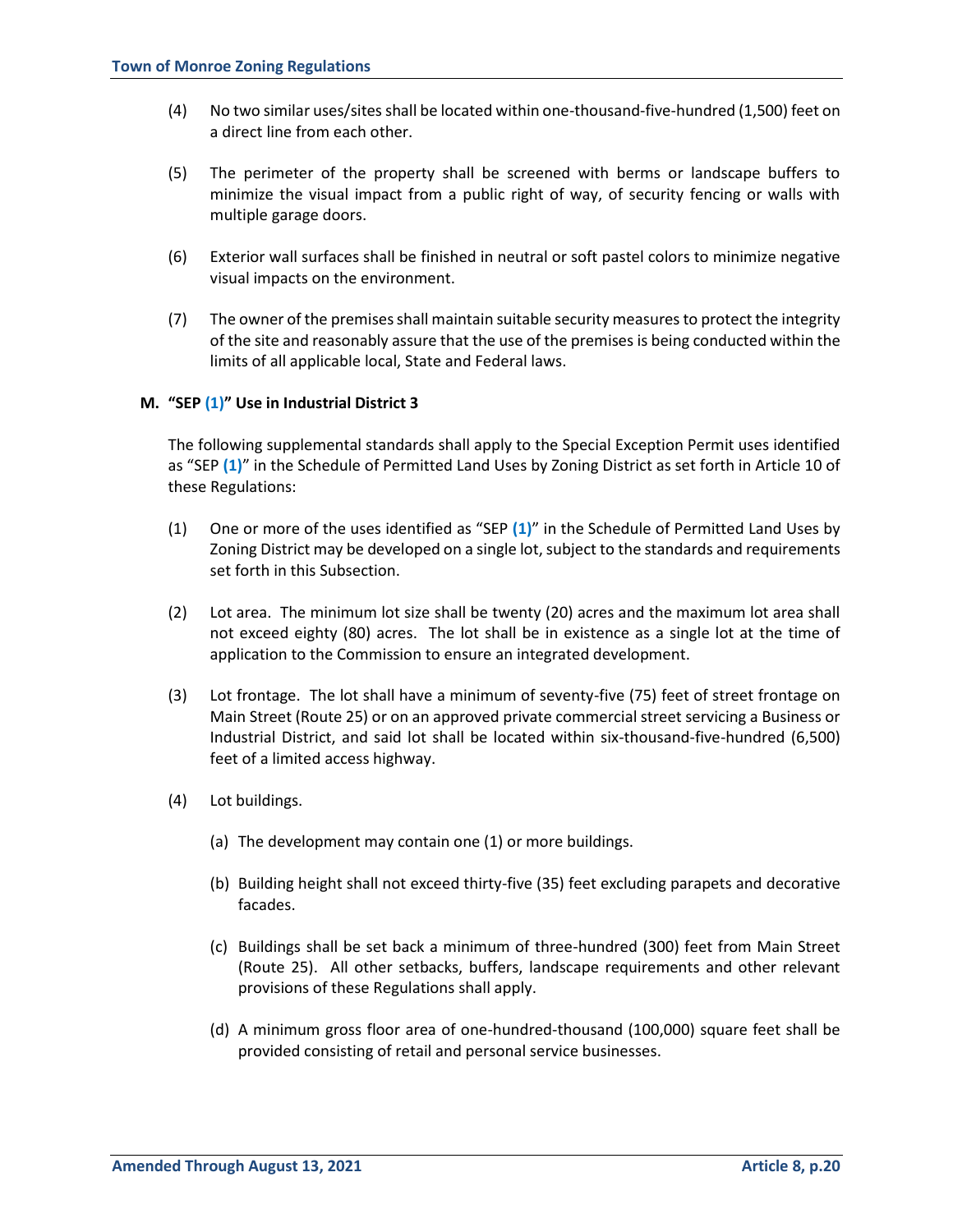- (e) No single building shall exceed a gross floor area of fifty-thousand (50,000) square feet unless such building is set back at least one-thousand (1,000) feet from Main Street (Route 25).
- (5) Building coverage. Coverage of buildings and structures shall not exceed a maximum of twenty-five percent (25%) of the lot area.
- (6) A minimum of twenty percent (20%) of the site shall be landscaped and/or preserved as undeveloped open space.
- (7) Off-street parking. The proposal must demonstrate that the parking requirements set forth in Article 6 of these Regulations have been met, including any outdoor merchandise display areas which shall be calculated as retail use.
- (8) Outdoor storage shall be provided in accordance with the standards in Article 6 of these Regulations and the following supplemental standards:
	- (a) All outdoor storage areas shall be screened by a building or a solid wall of brick or split face block or similar, and/or decorative fencing, providing a minimum height of six (6) feet. Landscaping shall be provided to complement and soften the enclosure structure.
	- (b) The forgoing shall not apply to the outdoor display of garden or nursery merchandise for retail sale. However, all outdoor display of garden or nursery merchandise for retail sale must be contained within specific areas to be approved by the Commission and must be marked and controlled via permanent signage, bollards, fencing segments, landscaping, or other means to achieve obvious, safe, and aesthetically pleasing sectioned off areas.
- (9) An area for a maintenance facility shall be designated on the Site Plan and suitably screened from adjacent properties and entrance roads.
- (10) Any roof top mechanicals shall be visually screened and buffered to minimize noise pollution.
- (11) Drive-up windows shall be limited to banks and pharmacies.
- (12) Lighting shall be provided in accordance with the standards in Article 6 of these Regulations and the following supplemental standards:
	- (a) Flood lights are prohibited.
	- (b) Building mounted light fixtures shall not be mounted to a roof, parapet or above the wall façade it is attached to.
	- (c) All lights shall be turned off at the close of business with the exception of security lights.
	- (d) The up-lighting of buildings and signs shall not be permitted.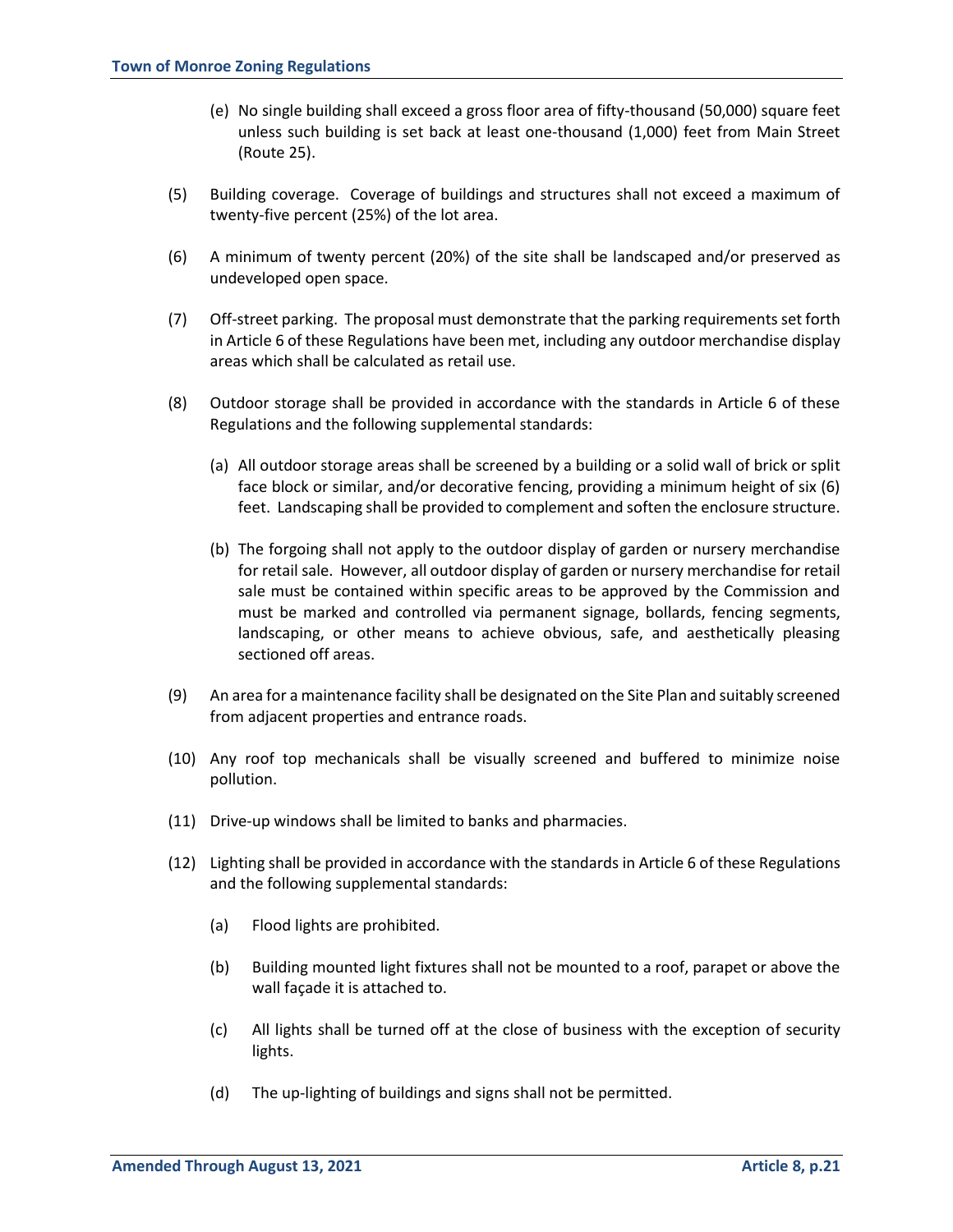- (e) Any property adjacent to a residential district shall provide that no direct unshielded light source be visible at the property line.
- (13) The site design and building construction shall be encouraged to incorporate green building standards similar to those established by the United States Green Building Council, as appropriate for the site.

## **N. Firewood Processing Facility**

- (1) The location, containment and screening of all outdoor operations, including but not limited to the intake, processing, waste disposal, packaging and finished material staging and storage areas shall be detailed on the application site plans to the satisfaction of the Commission.
- (2) Notwithstanding the limits of permitted outdoor storage as set forth in §4.3.8 of these Regulations, the total permitted percentage of lot coverage by outdoor operations of a firewood processing facility may be greater as approved by the Commission. However, no outdoor operations shall be permitted in any required setback yard area, landscape buffer, or within 25 feet of any property line, whichever is greater.
- (3) The design and layout of outdoor operations of the facility shall provide adequate separation between buildings, parking areas, processing facilities and stockpile areas to ensure safe vehicle and pedestrian access and circulation throughout the facility.
- (4) The method of containment, screening, and heights of processing and storage piles shall be detailed. Outdoor processing and storage piles shall not exceed a height of fifteen (15) feet.
- (5) All wood waste not otherwise burned in any kiln drying operation shall be removed from the site and disposed of at an approved facility. No wood wastes shall be buried or otherwise disposed of within the limits of the subject property.
- (6) The location, type and means of operation of any kiln or other wood drying facility shall be shown to be located and designed with adequate separation from other site facilities, and to include adequate fire protection and emission control measures, subject to the satisfaction of the Commission and the Monroe Fire Marshal. At minimum, details of proposed fire protection and emission control measures shall comply with all USDA requirements regulating this type of facility.

#### **O. Landscaper or arborist.**

- (1) Business administrative offices of the applicant must be located on the premises within a permanent fully enclosed building.
- (2) There shall be no outdoor display or sale of products or merchandise.
- (3) All motor vehicles parked on the premises shall be registered with the Connecticut State Department of Motor Vehicles. No inoperable or dissembled motor vehicle, or equipment, or portion thereof, shall be stored or parked on the premises.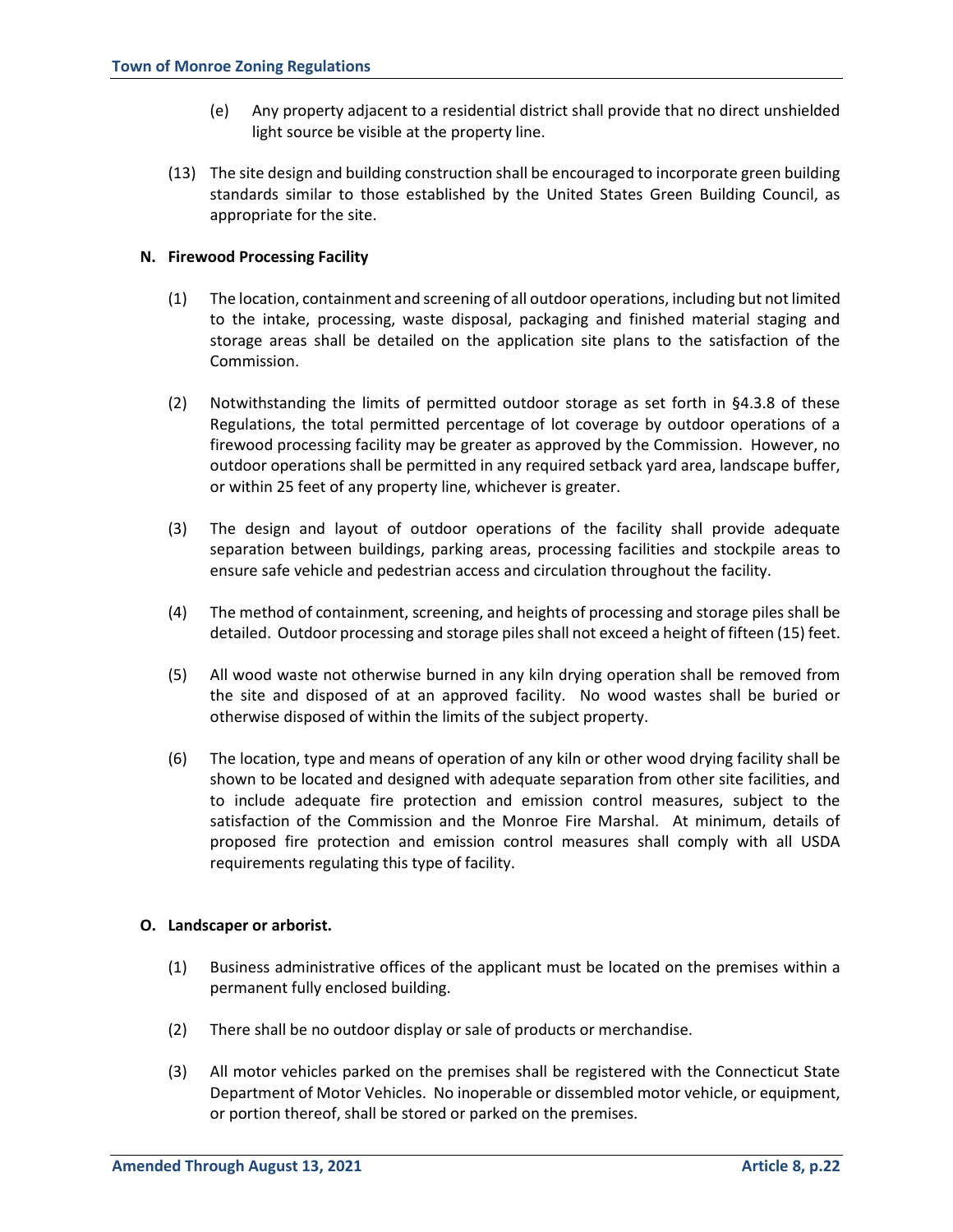- (4) All equipment and materials shall be stored inside a fully enclosed building or within a designated accessory outdoor storage area as may be permitted by these Regulations. Accessory outdoor storage shall not interfere with site access driveways, parking or other onsite circulation of vehicles and pedestrians.
- (5) No service, maintenance, repair (except minor maintenance such as replacing light bulbs, windshield wipers, or similar) or washing of motor vehicles or equipment, or processing of any materials, shall be permitted on the premises.
- (6) No fuel or oil dispensing facilities shall be permitted. Any chemical storage shall be within a fully enclosed building in a quantity and manner acceptable to the Fire Marshal.
- (7) Adequate off-street parking as approved by the Commission shall be provided onsite for all motor vehicles and trailers parked or stored in connection with the business operations. Such parking shall be in addition to that otherwise required by these Regulations.
- (8) Vegetation within a required landscape buffer area as required by these Regulations shall consist of permanent landscaping; not materials stored of containerized for either short or long-term storage.
- (9) Access driveways shall be laid out in such a manner that connection with abutting streets are located and designed so as to avoid unsafe conditions.

#### **P. Residential apartments above commercial uses (mixed use developments).**

- (1) Purpose and intent. The purpose of allowing residential apartments for rent above commercial uses (thereby providing a mixed-use development) is to encourage a diversity of compatible uses including business, commercial and restricted residential apartment uses in combination within the same building. The intent is to permit mixed use development under carefully regulated conditions to facilitate reinvestment in and the renovation of existing commercial buildings, as well as encourage the development of new mixed use facilities, resulting in positive economic impacts to those properties and the Town at large, while imposing minimal burden on Town services and municipal infrastructure.
- (2) Location. The property upon which a mixed-use development may be permitted shall have direct street frontage and access via Main Street (Route 25) and be within a B-1 District or B-2 District between the southerly Town Boundary shared with the Town of Trumbull and south of Knollwood Street.
- (3) Permitted uses. See Article 10 Schedules for "Schedule of Permitted Land Uses by Zoning District." Residential apartments shall be rental units with a lease period of no less than twelve (12) consecutive months.
- (4) Accessory uses.
	- (a) Signs, as provided and regulated in Article 6.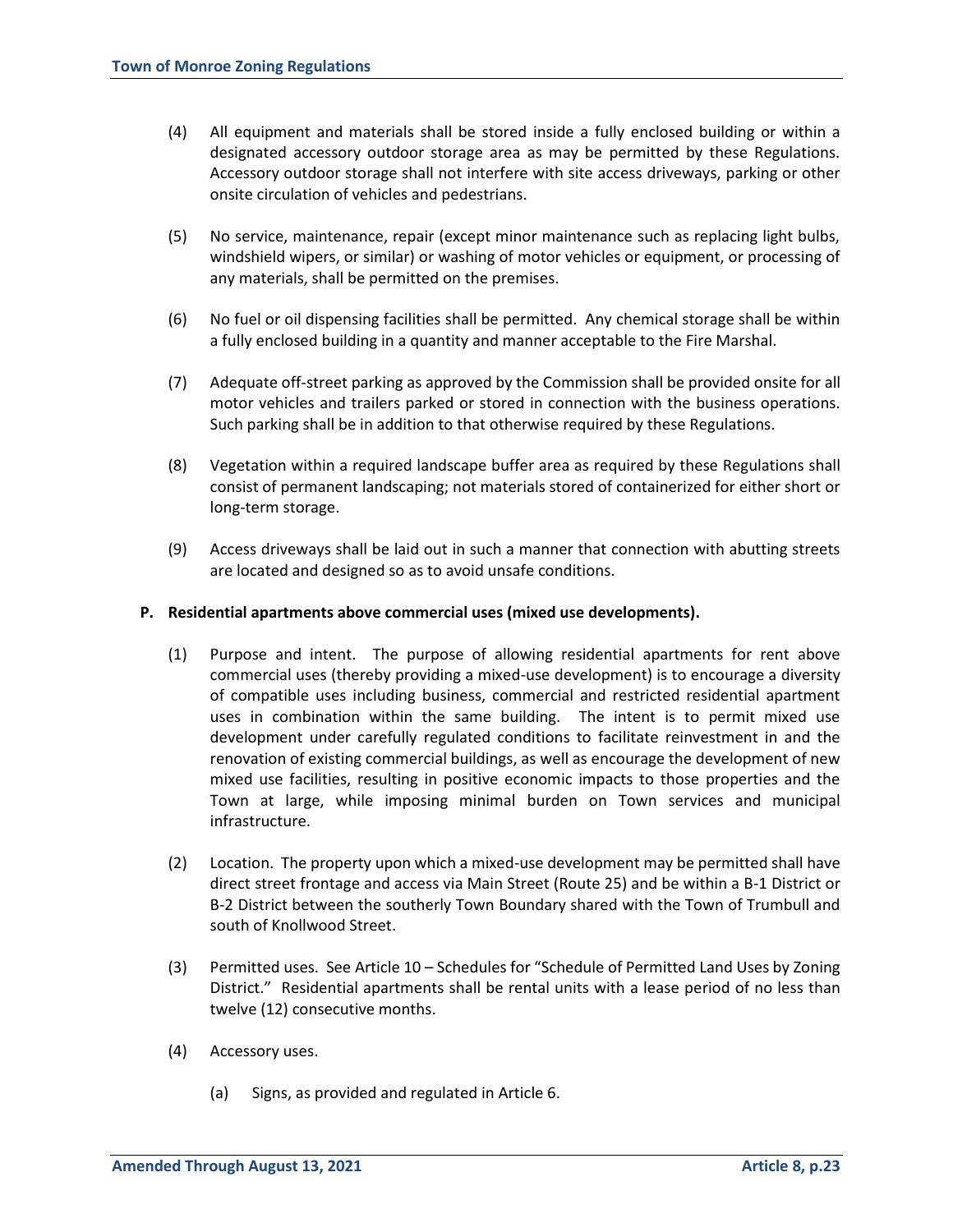- (b) Accessory home occupation use as defined in Article 2 of these Regulations, except there shall be no non-resident employees permitted.
- (c) Accessory and subordinate maintenance, utility, storage, recreational and social uses, buildings and structures customarily incidental to residential apartments, provided such accessory uses, buildings and structures are for the direct private benefit of the residents living in the residential apartment units.
- (d) Landscaping, lighting, site utilities and similar site infrastructure improvements as regulated in Article 6 of these Regulations.
- (e) Off-street parking as regulated in Article 6 of these Regulations. The minimum requirements for off-street parking for residential apartments shall be the same as that for residential multi-family units. Of these, a minimum of one (1) off-street parking space per residential apartment shall be reserved for the exclusive use of each individual residential apartment residents. Garages may be permitted on the ground floor, at grade or below the ground floor. Access to any garage shall be from the side or rear of the building and shall not be visible to any abutting street. The parking or storage of recreational vehicles, boats, campers, ATV, or other similar vehicles shall be prohibited.
- (f) Accessory uses, buildings and structures shall be coordinated and shared with those of the commercial site uses, including refuse and recycling receptacles, which shall be regularly maintained in an orderly manner free of loose or accumulated materials. Receptacles shall be enclosed and screened, and shall be kept closed.
- (g) Mail boxes shall be centralized and if outside shall be in a location and design as approved by the Commission.
- (5) Lot Area and Bulk Requirements. Mixed use developments shall comply with the respective lot area and bulk requirements of the underlying B-1 or B-2 District.
- (6) Density, Access, Bedrooms, Size and Construction.
	- (a) Density of the residential apartments shall not exceed fifty (50%) percent of the combined total habitable floor area of the commercial space and residential apartment units (i.e., total building habitable floor area: 10,000 sf resulting no less than 5,000 sf for commercial space and 5,000 sf for residential apartment units). For purposes of calculating density under this subsection, habitable commercial and residential apartment floor areas shall be based on "net floor area" as defined in these Regulations, except net floor area shall also exclude common interior corridors dedicated to unit access. Other common areas associated exclusively with the residential apartments located on any level of the building shall be included in the area of the residential apartments.
	- (b) Access. Access to the residential apartment units shall be from a central interior shared access. Provisions shall be provided for adequate access for fire-fighting equipment and personnel. The floor area of the ground floor lobby shall be included in the area of the residential apartments, while the floor area of any common ground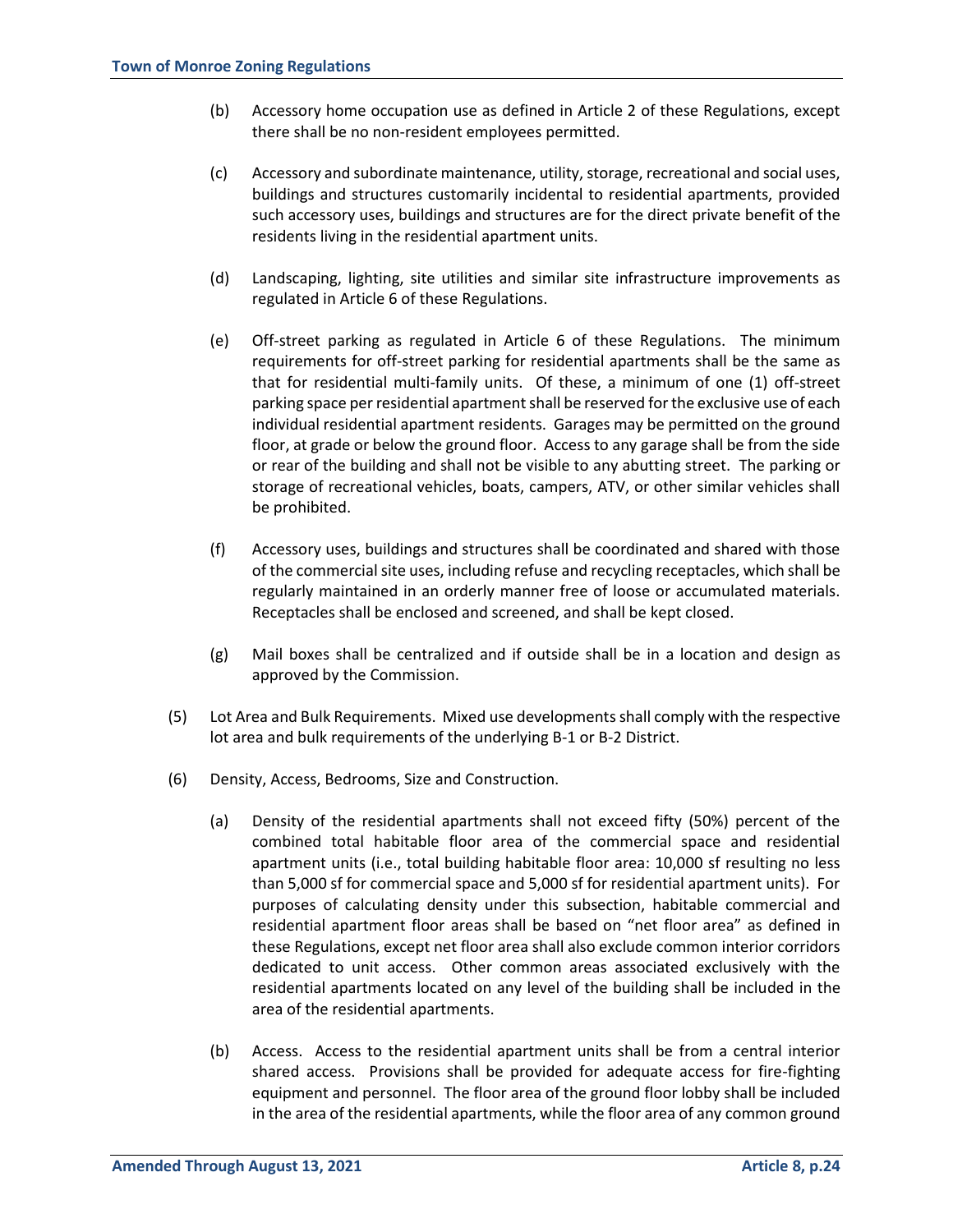floor lobby area shared with the commercial uses shall be split 50/50 between the residential apartments and the commercial uses.

- (c) Bedrooms. Residential apartments may include a studio, one-bedroom or twobedroom units. No more than ten (10%) percent of the total apartment unit count shall consist of two-bedroom units. Libraries, dens, studies, offices, lofts and other similar spaces shall be counted as bedrooms for purposes of these Regulations.
- (d) Size. Each residential apartment unit shall contain a minimum living floor area of fivehundred (500) square feet and a maximum living floor area of one-thousand-onehundred (1,100) square feet of habitable living area in compliance with all applicable fire and building codes. "Living floor area" shall be that area within the perimeter walls of the residential apartment dwelling unit devoted to the exclusive use of the occupant and shall not include exterior balconies or other spaces outside the dwelling unit.
- (e) Construction and certified occupancy of the residential apartments shall be simultaneous or subsequent to the construction and certified occupancy of the commercial space. Certified occupancy of the commercial space and residential apartment units shall generally be equal, but at no time shall more than fifty (50) percent of the residential apartments units be granted certified occupancy if less than fifty (50%) percent of the commercial floor area has been completed and granted certified occupancy. One-hundred (100%) percent of the residential units may be issued certified occupancy when one-hundred (100%) percent of the commercial floor area has also been completed and granted certified occupancy.
- (7) Affordable units.
	- (a) Mixed use developments including ten (10) or more residential apartment units, a minimum of ten (10%) percent of the residential apartment units shall be restricted to a rent at an affordable rate to persons with an income not exceeding eighty (80%) percent median income for the Town of Monroe or statewide median income, whichever is least, based on data published by the U.S. Department of Housing and Urban Development as in effect on the first day of a signed lease.
	- (b) At time of application before the Commission, an Affordability Plan and identification of an acceptable qualified Plan Administrator shall be submitted for review and approval. The Affordability Plan shall include provisions for administration of and compliance with the provisions of these Regulations, identification of those units which are to be designated affordable, notice/advertisement procedures to the general public of the availability of affordable units, application procedures and requirements, procedures for verification and periodic confirmation of unit occupancy eligibility and income, and compliance with the affordability requirements. The Affordability Plan shall also include drafts of documents that will be used in the administration of the affordability restrictions and any explanations which will be provided to the unit occupants concerning such restrictions.
	- (c) The maximum monthly rent that an occupant of an affordable unit shall pay shall not be greater than the amount that will preserve such unit as a rental "affordable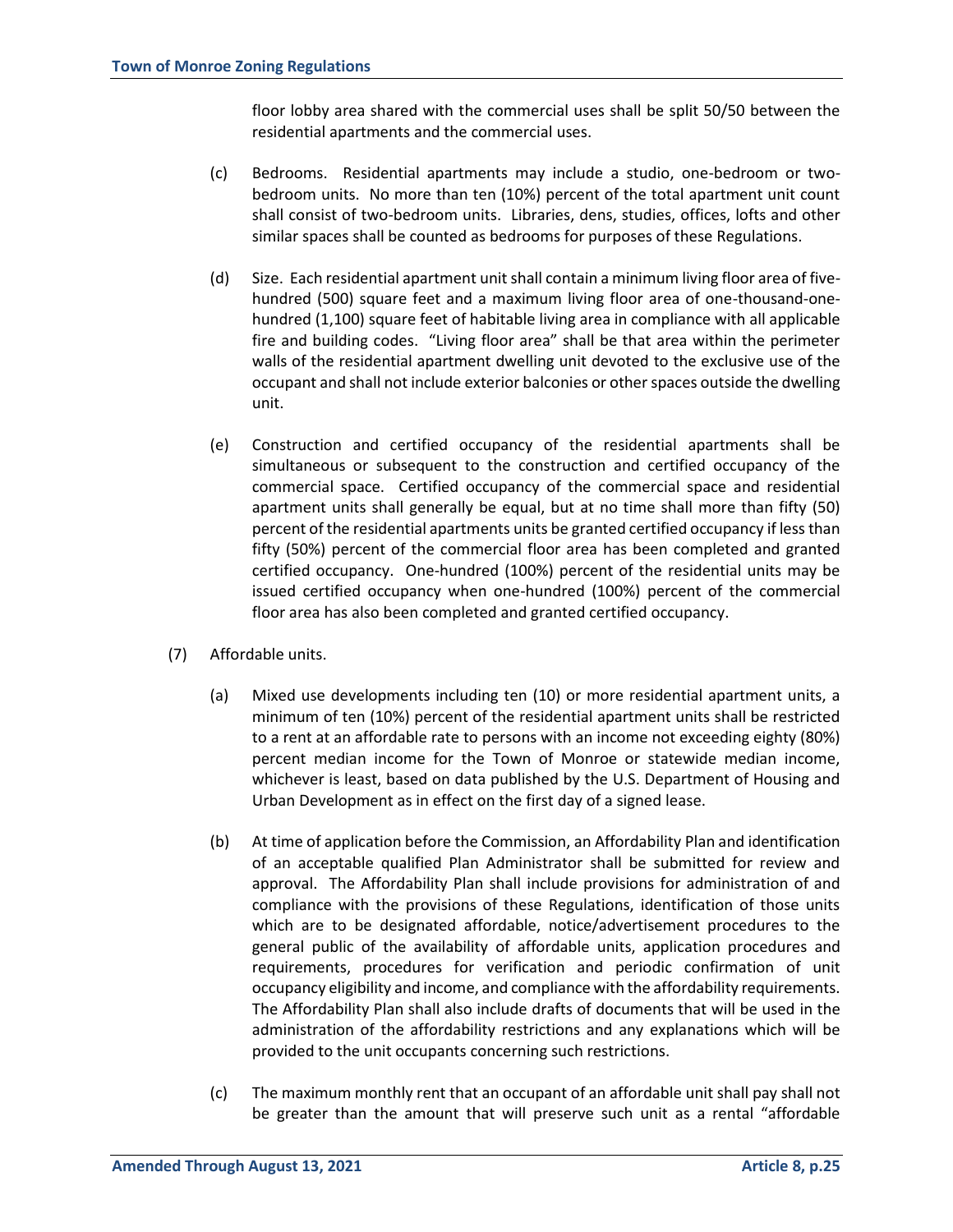housing" unit as that term is defined in Connecticut General Statutes §8-30g, as amended, except the affordability period shall be in perpetuity. The maximum monthly housing cost shall include the cost of rent; common charges, if the tenant is directly responsible; heat; and utility costs including hot water and electricity, but excluding telephone and cable television.

- (d) Affordable units shall be occupied only as a tenant's principal residence. Subletting of affordable units shall be prohibited.
- (e) Each rental lease for an affordable unit shall contain substantially the following provision: "This unit is rented as an "affordable housing unit" as defined in Connecticut General Statutes §8-30g, as amended, and is available only to persons or families whose income is at or below eighty percent (80%), as applicable, of the area median income for Monroe or the statewide median income, whichever is less, as determined by the U.S. Department of Housing or Urban Development. This development has been approved by agencies of the Town of Monroe based in part on the condition that said unit be preserved as an affordable rental housing unit. The restrictions related to affordability are required by law to be strictly enforced.
- (f) Affordable units shall be constructed, sized, outfitted and with a bedroom count and configuration equal to a similar base market rate apartment unit. Affordable units shall be dispersed among the market rate units and shall be constructed on a pro rata basis as construction proceeds.
- (8) Design. In addition to the standards in  $\S 6.10$  and  $\S 7.2$  of these Regulations, as may be amended from time to time, new residential apartments shall be integrated to the overall building design, and façades shall be designed to avoid a barracks or dormitory appearance. Pitched roofs, including gable, mansard, hip, gambrel, dormers or combination of such shall be required. Due consideration shall also be given in planning facilities to the needs of physically challenged and aged persons.
- (9) Sidewalks and site amenities.
	- (a) Sidewalks shall be provided as required by the Commission to assure safe pedestrian travel to and from buildings, off-street parking areas, site amenities and accessory uses/facilities, as well as to provide safe connection to abutting streets.
	- (b) Site amenities such as sitting areas, benches, gardens, walking paths and similar passive recreational/social features are encouraged.
- (10) Utilities.
	- (a) Water supply. Water supply shall be provided by the public utility franchised to serve the area. Adequate water pressure shall be provided to address domestic and fire suppression demands of the mixed-use facilities.
	- (b) Sewage system. The subject property shall be capable of providing safe, sanitary sewage collection, treatment and disposal in conformance with all Federal, State and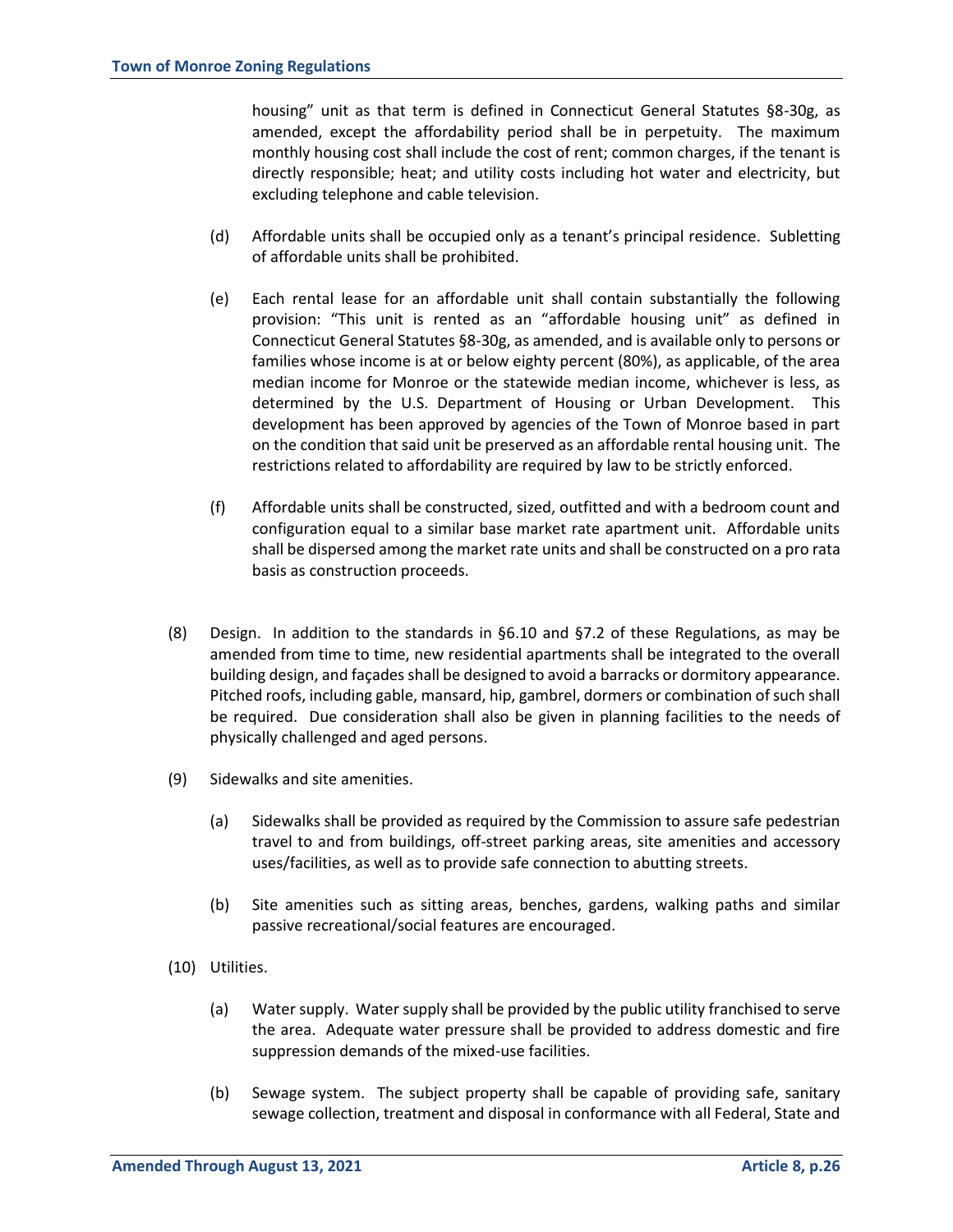Local standards and requirements, which system shall be certified by a Connecticut licensed professional engineer.

- (c) Stormwater management, collection and treatment shall be in accordance with the requirements of Articles 6, 7 and 8 of these Regulations.
- (d) All new or altered utilities, including but not limited to water supply, electric, natural gas, telephone, internet and cable television service, serving the mixed-use facilities shall be installed underground.
- (e) Refuse and recycling facilities shall be coordinated and shared with those of the commercial site uses.
- (f) Roof-top mechanical equipment, except solar panels, shall be hidden and screened from ground view on all sides.

## **Q. Indoor (Non-Farm) Cultivation Facility**

- (1) A Chemical and Fertilizer Management Plan prepared by a qualified professional shall be provided detailing the receipt, use, storage, and disposal of any chemicals used in connection with the indoor (non-farm) cultivation facility.
- (2) A Water Management Plan prepared by a qualified professional shall be provided detailing the use, storage, recycling and disposal of process water used in connection with the indoor (non-farm) cultivation facility.

#### **R. Multi-Family developments within the MDD**

- (1) General Requirements
	- (a) The project shall be 15 acres or more in size.

(b) The property shall be suitable for the long-term disposal of sanitary waste effluent without danger to public health by an environmentally suitable and legally acceptable method.

(c) No habitable building in a MDD shall be occupied nor shall a permanent certificate of zoning compliance therefore be issued until such building is connected to an adequate public water supply and adequate hydrants are provided for fire protection as prescribed by the Fire Marshal.

(d) Projects shall not have more than thirty (30) dwelling units contained within the enclosing walls of a building.

(e) Projects shall be so designed to include community amenities, such as a clubhouse, pool, park, trails or sport courts.

(f) The location of multi-family developments shall be identified as a recommended location in the Affordable Housing Plan (AHP).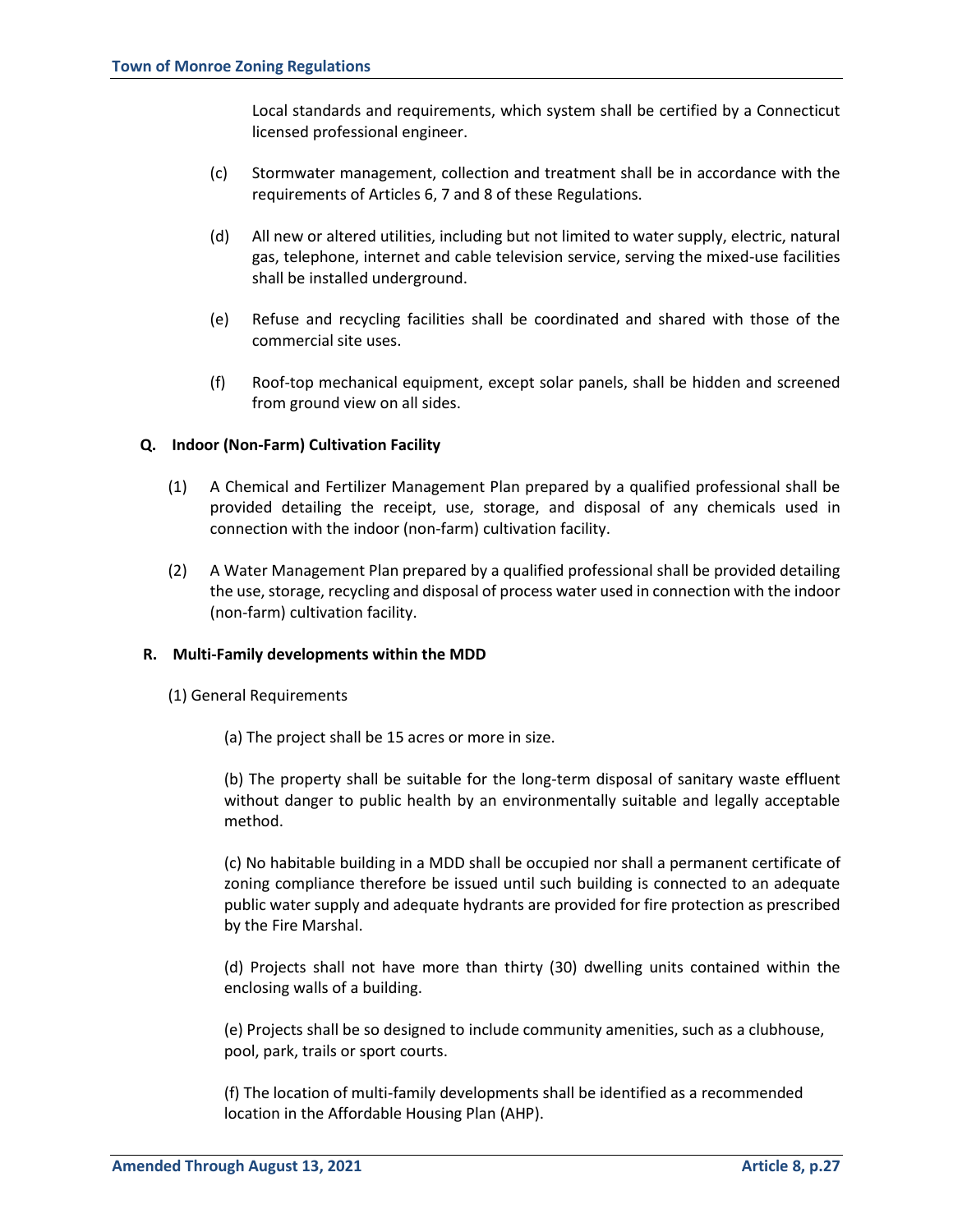(2) Density

Subject to the provisions above, the total number of dwelling units permitted within an SDD District shall not exceed fifteen (15) units per gross acre of the parcel, computed by multiplying the parcel gross acreage by fifteen (15).

(3) Height

No building shall exceed three (3) stories or forty-two (42) feet in height. A basement shall not be considered a story.

(4) Vertical Design

(a) Residential uses shall be permitted on the ground floor.

(b) Commercial and residential units shall be permitted in independent structures.

(5) Distribution of Unit Sizes

(a) Multi-family units shall be limited to studio, one (1) and two (2) bedrooms apartments.

(b) Not more than sixty percent 60% of the total number of multi-family units shall be limited to two (2) bedrooms.

(c) Three (3) bedroom units shall not be permitted.

(6) Affordable Units shall be provided in accordance with §8.2.3.P (7) herein.

(7) Proposed Improvements

(a) Sidewalks - Sidewalks shall be provided, as required by the Commission, to assure safe pedestrian travel between buildings and from buildings to off-street visitor parking, recreational or community facilities, mail delivery pickup facilities, and to bus stops.

(b) Trash Collection and Removal

i. Trash collection points and/or trash storage areas within enclosed individual garages, or similar areas, shall be provided throughout the site in locations and enclosures approved by the Commission and shall be shown on the Site Plan of development.

ii. Dumpsters shall be appropriately enclosed and screened.

iii. Collection points shall be regularly maintained and kept free of all loose and/ or accumulated material. Receptacles for deposit shall be kept tightly closed at all times to minimize the effect on public safety and health.